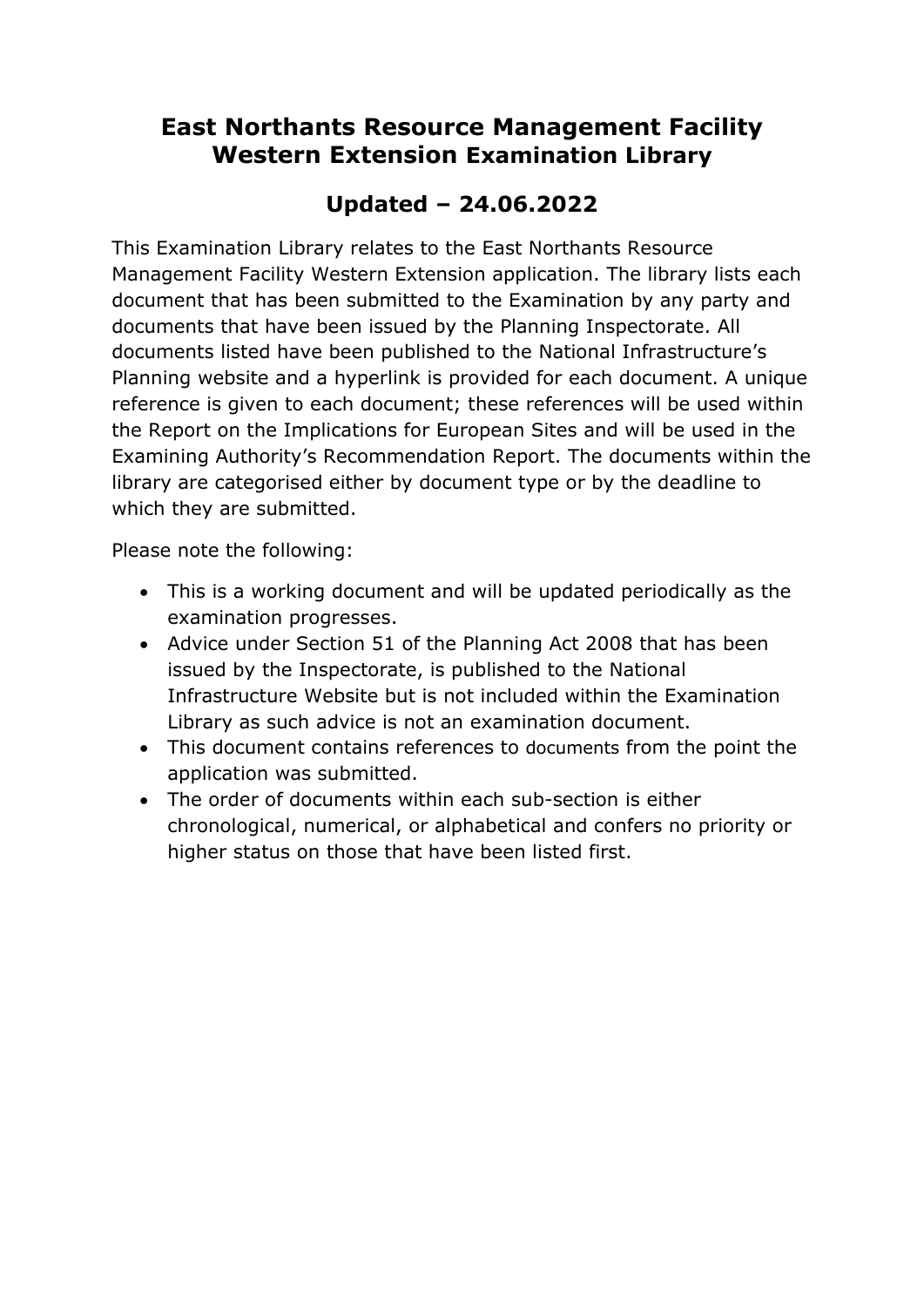## **WS010005 – East Northants Resource Management Facility Western Extension**

### <span id="page-1-0"></span>**Examination Library - Index**

| Category                                                                                                                                                                                                                                                   | <b>Reference</b> |
|------------------------------------------------------------------------------------------------------------------------------------------------------------------------------------------------------------------------------------------------------------|------------------|
| <b>Application Documents</b>                                                                                                                                                                                                                               | APP-xxx          |
| As submitted and amended version<br>received before the PM. Any amended<br>version received during the<br>Examination stage to be saved under<br>the Deadline received                                                                                     |                  |
| <b>Adequacy of Consultation responses</b>                                                                                                                                                                                                                  | AoC-xxx          |
| <b>Relevant Representations</b>                                                                                                                                                                                                                            | RR-xxx           |
| <b>Procedural Decisions and Notifications</b><br>from the Examining Authority                                                                                                                                                                              | PD-xxx           |
| Includes Examining Authority's<br>questions, s55, and post acceptance<br>s51                                                                                                                                                                               |                  |
| <b>Additional Submissions</b>                                                                                                                                                                                                                              | AS-xxx           |
| Includes anything accepted at the<br>Preliminary Meeting and<br>correspondence that is either relevant<br>to a procedural decision or contains<br>factual information pertaining to the<br>examination including responses to<br>Rule 6 and Rule 8 letters |                  |
| <b>Events and Hearings</b>                                                                                                                                                                                                                                 | EV-xxx           |
| Includes agendas for hearings and site<br>inspections, audio recordings,<br>responses to notifications and<br>applicant's hearing notices                                                                                                                  |                  |
| <b>Representations - by Deadline</b>                                                                                                                                                                                                                       |                  |
| Deadline 1:                                                                                                                                                                                                                                                | REP1-xxx         |
| Deadline for receipt by the ExA of:<br>- Submission by Interested Parties<br>(IPs) of suggested locations for the ExA<br>to include in the Accompanied Site                                                                                                |                  |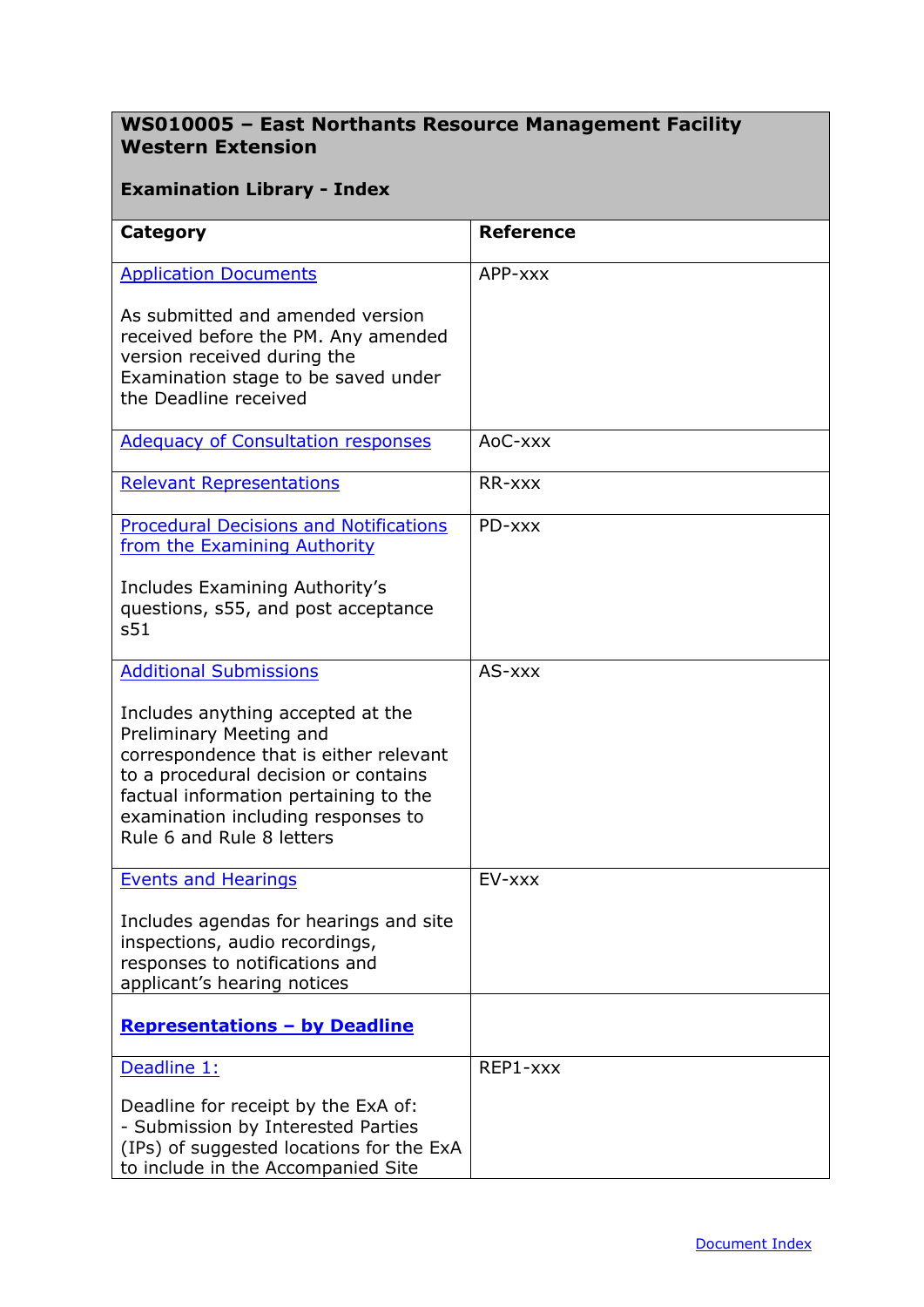| Inspection (ASI), including the reason<br>for nomination and issues to be<br>observed, information about whether<br>the location can be accessed using<br>public rights of way or what access<br>arrangements are required (if any)<br>- Any further information requested by                                                                                                                                                                                                                                                |          |
|------------------------------------------------------------------------------------------------------------------------------------------------------------------------------------------------------------------------------------------------------------------------------------------------------------------------------------------------------------------------------------------------------------------------------------------------------------------------------------------------------------------------------|----------|
| the<br>ExA under Rule 17 of the Infrastructure<br>Planning (Examination Procedure)<br><b>Rules 2010 (EPR)</b><br>- Any other information requested by                                                                                                                                                                                                                                                                                                                                                                        |          |
| the ExA for submission at Deadline 1<br>- Notification by Interested Parties<br>(IPs) of wish to speak at an Open Floor<br>Hearing                                                                                                                                                                                                                                                                                                                                                                                           |          |
| - Notification by IPs of wish to speak at<br>an Issue Specific Hearing(s)<br>- Notification by IPs of their intention<br>to attend the ASI                                                                                                                                                                                                                                                                                                                                                                                   |          |
| - Notification by Statutory Parties who<br>wish to be considered as an IP<br>-Notification of wish to receive future<br>correspondence electronically                                                                                                                                                                                                                                                                                                                                                                        |          |
| Deadline 2:                                                                                                                                                                                                                                                                                                                                                                                                                                                                                                                  | REP2-xxx |
| Deadline for receipt by the ExA of:<br>- Comments on Relevant<br>Representations (RRs)<br>- Written Representations (WRs)<br>- Summaries of WRs exceeding 1500<br>words<br>- Responses to ExQ1<br>- Local Impact Reports (LIRs) from<br>local authorities<br>- Statements of Common Ground<br>(SoCG) requested by ExA - see Annex<br>Е<br>- Comments on updated application<br>documents (if submitted)<br>- A revised Guide to the Application<br>- Applicant's draft itinerary for the ASI<br>- Comments on any additional |          |
| information/submissions received by<br>Deadline 1<br>- Any further information requested by                                                                                                                                                                                                                                                                                                                                                                                                                                  |          |
| the ExA under Rule 17 of the EPR                                                                                                                                                                                                                                                                                                                                                                                                                                                                                             |          |
| Deadline 3:                                                                                                                                                                                                                                                                                                                                                                                                                                                                                                                  | REP3-xxx |
| Deadline for receipt by the ExA of:<br>- Comments on WRs                                                                                                                                                                                                                                                                                                                                                                                                                                                                     |          |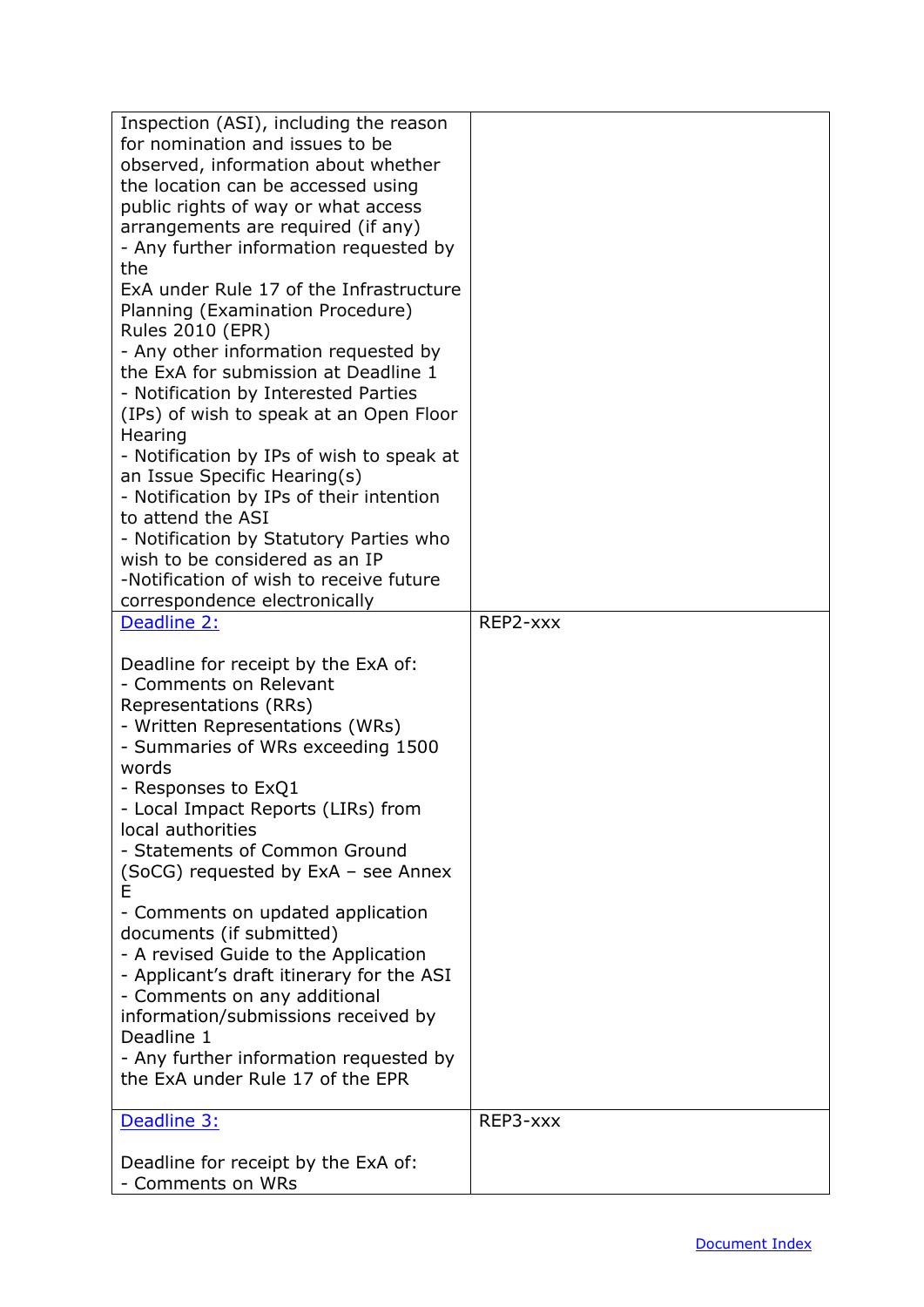| - Responses to comments on RRs<br>- Comments on any LIRs<br>- Comments on responses to ExQ1<br>- Comments on any revised draft DCO<br>from the Applicant, if submitted<br>- Progressed SOCG and Statement of<br>Commonality<br>- An updated version of the draft<br>Development Consent Order (dDCO) in<br>clean, tracked and word versions<br>- Schedule of Changes to the dDCO<br>- Comments on the second itinerary for<br>the ASI<br>- An updated Guide to the Application<br>- Any further information requested by<br>the ExA under Rule 17 of the EPR<br>- Comments on any additional<br>information/ submissions received by<br>Deadline 2                                                                    |          |
|-----------------------------------------------------------------------------------------------------------------------------------------------------------------------------------------------------------------------------------------------------------------------------------------------------------------------------------------------------------------------------------------------------------------------------------------------------------------------------------------------------------------------------------------------------------------------------------------------------------------------------------------------------------------------------------------------------------------------|----------|
| Deadline 4                                                                                                                                                                                                                                                                                                                                                                                                                                                                                                                                                                                                                                                                                                            | REP4-xxx |
| Deadline for receipt by the ExA of:<br>- Written summaries of oral<br>contributions at hearings<br>- Post-hearing submissions requested<br>by the ExA<br>- Responses to comments on WRs<br>- Responses to comments on LIRs<br>- Any revised dDCO from the Applicant<br>in clean, tracked and word versions<br>- An updated Schedule of Changes to<br>the dDCO<br>- An updated Guide to the Application<br>- Comments on any other information<br>submitted at Deadline 3<br>- Progressed SOCG and updated<br>Statement of Commonality (if required)<br>- Any other information requested by<br>the ExA under Rule 17 of the EPR<br>- Comments on any additional<br>information/ submissions received by<br>Deadline 3 |          |
| Deadline 5                                                                                                                                                                                                                                                                                                                                                                                                                                                                                                                                                                                                                                                                                                            | REP5-xxx |
| Deadline for receipt of:<br>- Responses to ExQ2<br>- Comments on any revised dDCO<br>- Progressed SOCG and updated<br>Statement of Commonality of SOCG, if<br>required<br>- An updated Guide to the Application                                                                                                                                                                                                                                                                                                                                                                                                                                                                                                       |          |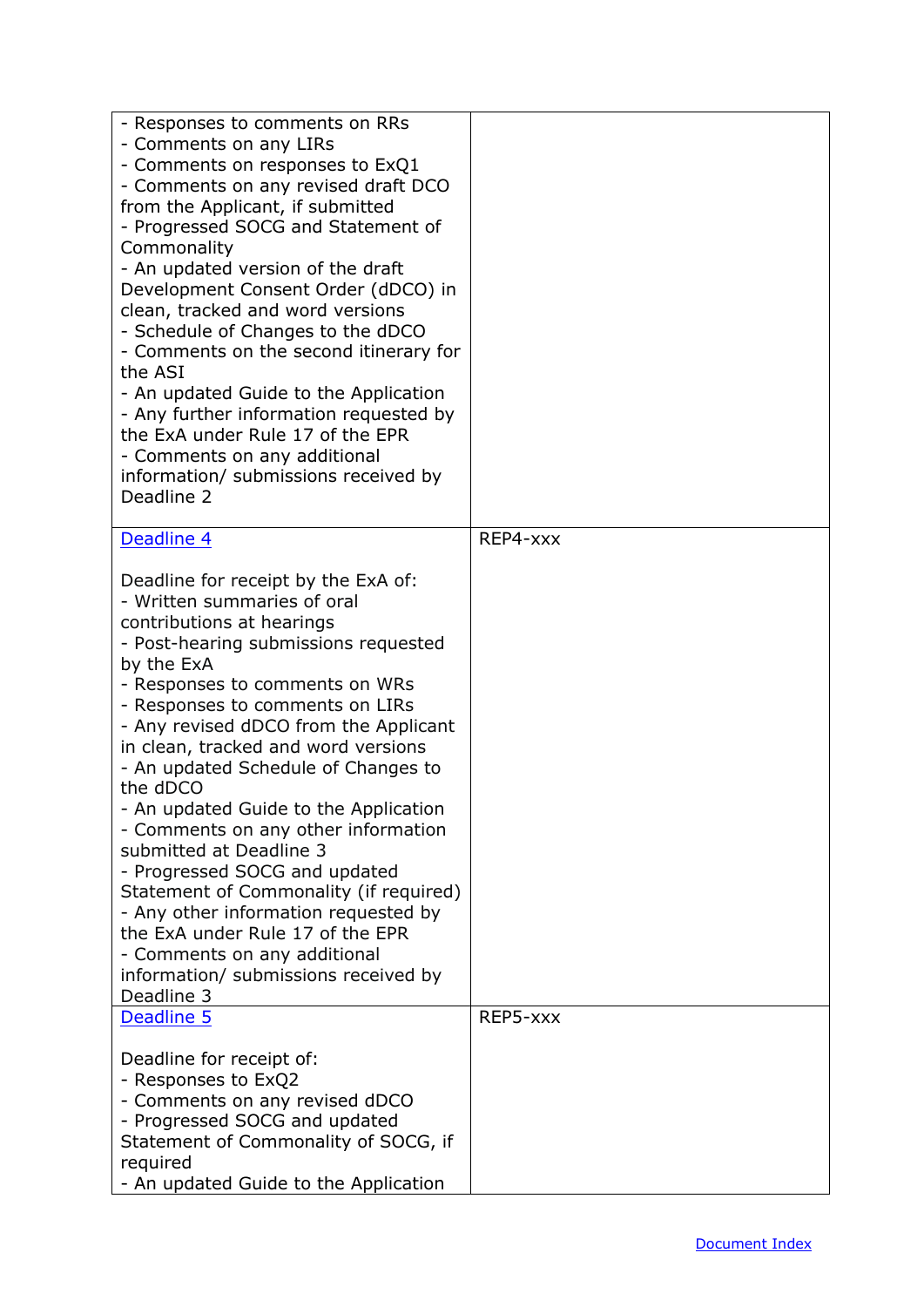| - Any update to the Book of Reference<br>to reflect changes to land interests in<br>the Order land<br>- Any other information requested by<br>the ExA for submission at Deadline 5<br>- Any further information requested by<br>the ExA under Rule 17 of the EPR<br>- Comments on any additional<br>information/ submissions received by<br>Deadline 4                                                                                                                                                                                                                                                                                                                                           |           |
|--------------------------------------------------------------------------------------------------------------------------------------------------------------------------------------------------------------------------------------------------------------------------------------------------------------------------------------------------------------------------------------------------------------------------------------------------------------------------------------------------------------------------------------------------------------------------------------------------------------------------------------------------------------------------------------------------|-----------|
| Deadline 5a<br>Deadline for receipt by the ExA of:<br>- Further Information requested in the                                                                                                                                                                                                                                                                                                                                                                                                                                                                                                                                                                                                     | REP5a-xxx |
| letter of 5 May 2022                                                                                                                                                                                                                                                                                                                                                                                                                                                                                                                                                                                                                                                                             |           |
| Deadline 6                                                                                                                                                                                                                                                                                                                                                                                                                                                                                                                                                                                                                                                                                       | REP6-xxx  |
| Deadline for receipt by the ExA of:<br>- Written summaries of oral<br>contributions at hearings (if required)<br>- Post-hearing submissions requested<br>by the ExA(if required)<br>- Progressed SoCG and Statement of<br>Commonality (if required)<br>- Comments on responses to ExQ2<br>- Applicant's updated dDCO in clean,<br>tracked and word versions<br>- An updated Schedule of Changes to<br>the dDCO<br>- An updated Guide to the Application<br>- Any other information requested by<br>the ExA for this deadline<br>- Any further information requested by<br>the ExA under Rule 17 of the EPR<br>- Comments on any additional<br>information/ submissions received by<br>Deadline 5 |           |
| <b>Other Documents</b><br>Includes s127/131/138 information,<br>s56, s58 and s59 certificates, and<br>transboundary documents                                                                                                                                                                                                                                                                                                                                                                                                                                                                                                                                                                    | OD-xxx    |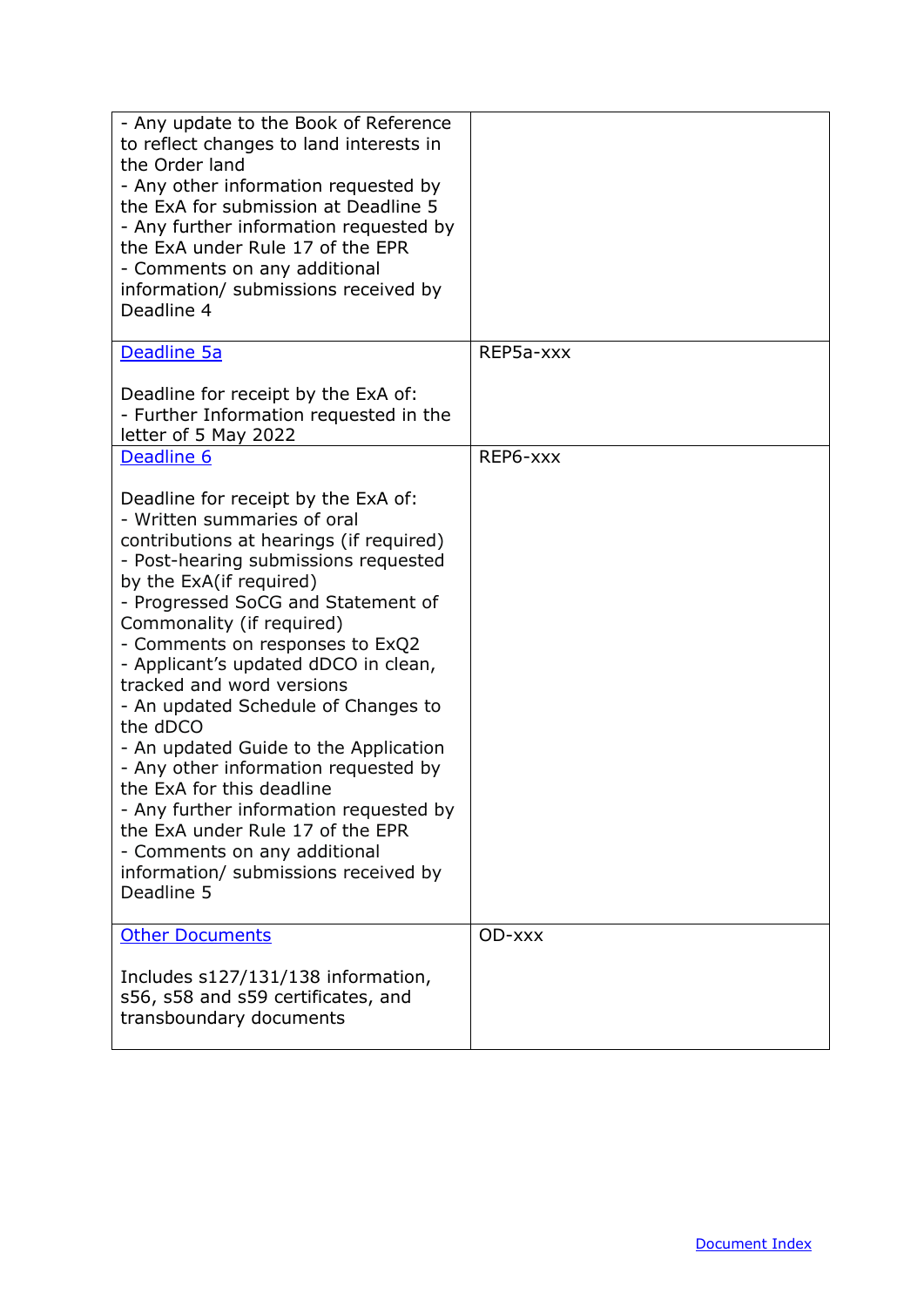## **WS010005 – East Northants Resource Management Facility Western Extension**

#### **Examination Library**

#### <span id="page-5-0"></span>**Application Documents**

| APP-001 | <b>Augean South Limited</b><br>1.1 Covering letter                  |
|---------|---------------------------------------------------------------------|
| APP-002 | <b>Augean South Limited</b>                                         |
|         | 1.2 Application Form                                                |
| APP-003 | <b>Augean South Limited</b>                                         |
|         | 1.4 Guide to the Application                                        |
| APP-004 | <b>Augean South Limited</b>                                         |
|         | 2.1 Location Plan                                                   |
| APP-005 | <b>Augean South Limited</b>                                         |
|         | 2.2 Land Plan                                                       |
| APP-006 | <b>Augean South Limited</b>                                         |
|         | 2.3 Works Plan                                                      |
| APP-007 | <b>Augean South Limited</b>                                         |
|         | 2.4 General Arrangement Plan Work No 1A and Work No 1B              |
| APP-008 | <b>Augean South Limited</b>                                         |
|         | 2.5 General Arrangement Plan Work No 2                              |
| APP-009 | <b>Augean South Limited</b>                                         |
|         | 2.6 General Arrangement Plan Work No 3                              |
| APP-010 | <b>Augean South Limited</b>                                         |
|         | 2.7 Access Plan                                                     |
| APP-011 | <b>Augean South Limited</b>                                         |
|         | 2.8 Restoration Concept Scheme                                      |
| APP-012 | <b>Augean South Limited</b><br>2.9 Restoration Profile Contour Plan |
|         | <b>Augean South Limited</b>                                         |
| APP-013 | 2.10 Hedgerow Removal Plan                                          |
|         | <b>Augean South Limited</b>                                         |
| APP-014 | 2.11 Statutory and Non Statutory Ecological Sites Plan              |
|         | <b>Augean South Limited</b>                                         |
| APP-015 | 2.12 Statutory and Non Statutory Historic Environment Sites.        |
|         | <b>Augean South Limited</b>                                         |
| APP-016 | 2.13 River Basin Management Plan                                    |
|         | <b>Augean South Limited</b>                                         |
| APP-017 | 3.1 Draft Development Consent Order                                 |
| APP-018 | <b>Augean South Limited</b>                                         |
|         | 3.2 Draft DCO Validation Report                                     |
| APP-019 | <b>Augean South Limited</b>                                         |
|         | 3.3 Explanatory Memorandum                                          |
| APP-020 | <b>Augean South Limited</b>                                         |
|         | 3.4 Book of Reference                                               |
| APP-021 | <b>Augean South Limited</b>                                         |
|         | 4.1 Consultation Report                                             |
| APP-022 | <b>Augean South Limited</b>                                         |
|         | Ref 4.2.1 - Appendix CRA - Consultation Compliance Checklist        |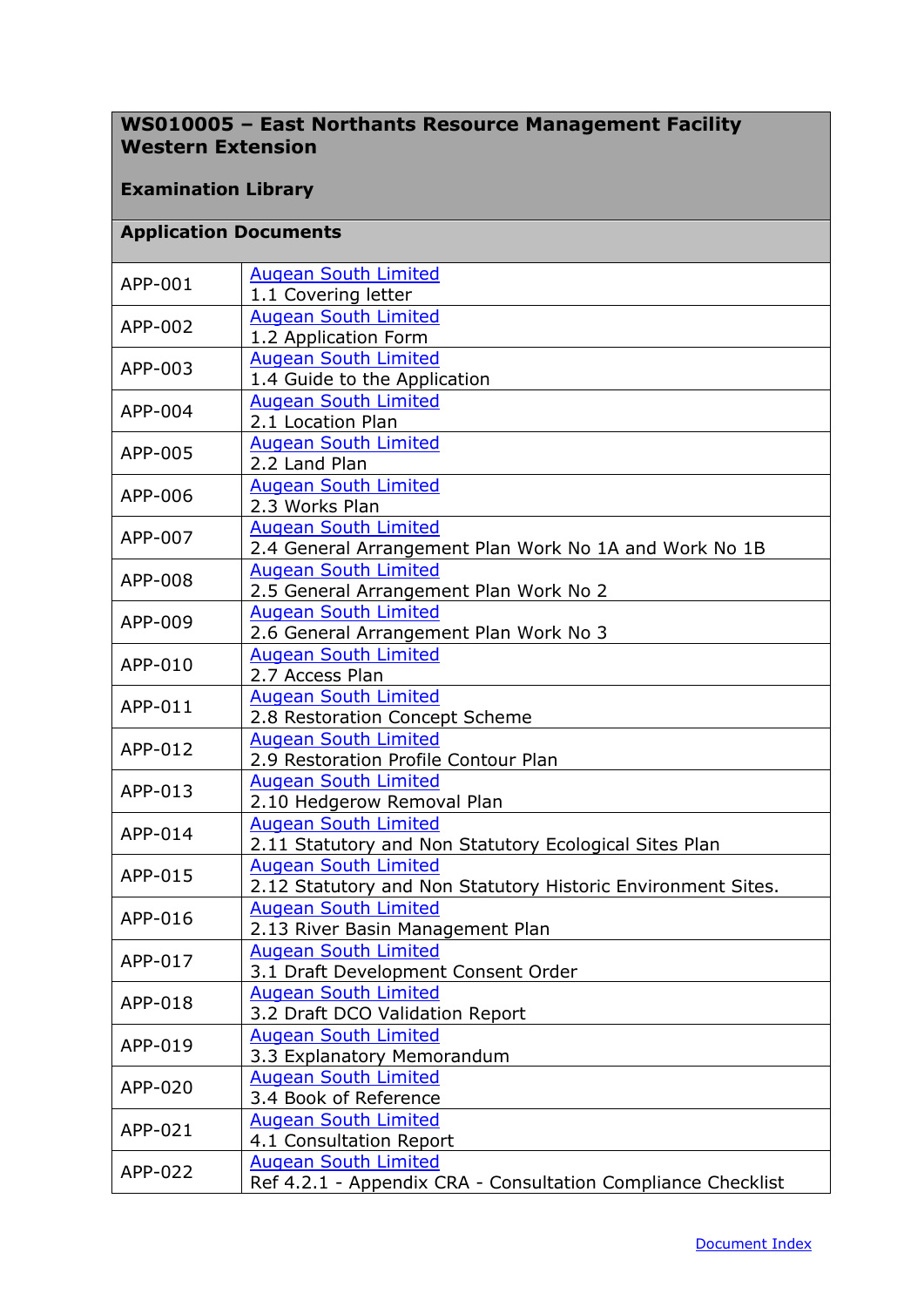| APP-023 | <b>Augean South Limited</b><br>Ref 4.2.2 - Appendix CRB - Consultation Diary                                                                                                                            |
|---------|---------------------------------------------------------------------------------------------------------------------------------------------------------------------------------------------------------|
| APP-024 | <b>Augean South Limited</b><br>Ref 4.2.3 - Appendix CRC - Initial draft Statement of Community<br>Consultation (SoCC) Presentation to East Northants District<br>Council                                |
| APP-025 | <b>Augean South Limited</b><br>Ref 4.2.4 - Appendix CRD - Powerpoint Presentation to Kings<br>Cliffe Liaison Group (27 August 2020)                                                                     |
| APP-026 | <b>Augean South Limited</b><br>Ref 4.2.5 - Appendix CRE - Consultation draft of SoCC -<br>Responses Received and a copy of Amended Section of SoCC<br>Following Covid 19 Restrictions being Implemented |
| APP-027 | <b>Augean South Limited</b><br>Ref 4.2.6 - Appendix CRF - Publication Version of Statement of<br><b>Community Consultation (SoCC)</b>                                                                   |
| APP-028 | <b>Augean South Limited</b><br>Ref 4.2.7 - Appendix CRG - Table of Section 47 Consultees                                                                                                                |
| APP-029 | <b>Augean South Limited</b><br>Ref 4.2.8 - Appendix CRH - Public Information Leaflet and Poster<br><b>Advertising Consultation</b>                                                                      |
| APP-030 | <b>Augean South Limited</b><br>Ref 4.2.9 - Appendix CRI - Screenshots of Local Social Media<br><b>Publicity of Consultation</b>                                                                         |
| APP-031 | <b>Augean South Limited</b><br>Ref 4.2.10 - Appendix CRJ - Screenshots of Consultation Website                                                                                                          |
| APP-032 | <b>Augean South Limited</b><br>Ref 4.2.11 - Appendix CRK - Exhibition Boards                                                                                                                            |
| APP-033 | <b>Augean South Limited</b><br>Ref 4.2.12 - Appendix CRL - Exhibition Pack                                                                                                                              |
| APP-034 | <b>Augean South Limited</b><br>Ref 4.2.13 - Appendix CRM - Consultation Correspondence to 8<br>January 2021                                                                                             |
| APP-035 | <b>Augean South Limited</b><br>Ref 4.2.14 - Appendix CRN - Consultation Correspondence<br>between 8 January and 15 February 2021                                                                        |
| APP-036 | <b>Augean South Limited</b><br>Ref 4.2.15 - Appendix CRO - Table of Section 47 Responses                                                                                                                |
| APP-037 | <b>Augean South Limited</b><br>Ref 4.2.16 - Appendix CRP - Table of Section 42, Section 43 and<br>Section 44 Consultees                                                                                 |
| APP-038 | <b>Augean South Limited</b><br>Ref 4.2.17 - Appendix CRQ - Section 42, Section 43 and Section<br>44 Consultation Pack                                                                                   |
| APP-039 | <b>Augean South Limited</b><br>Ref 4.2.18 - Appendix CRR - Table of Section 42 Consultation<br>Responses                                                                                                |
| APP-040 | <b>Augean South Limited</b><br>Ref 4.2.19 - Appendix CRS - Section 46 letter to the Planning<br>Inspectorate                                                                                            |
| APP-041 | <b>Augean South Limited</b>                                                                                                                                                                             |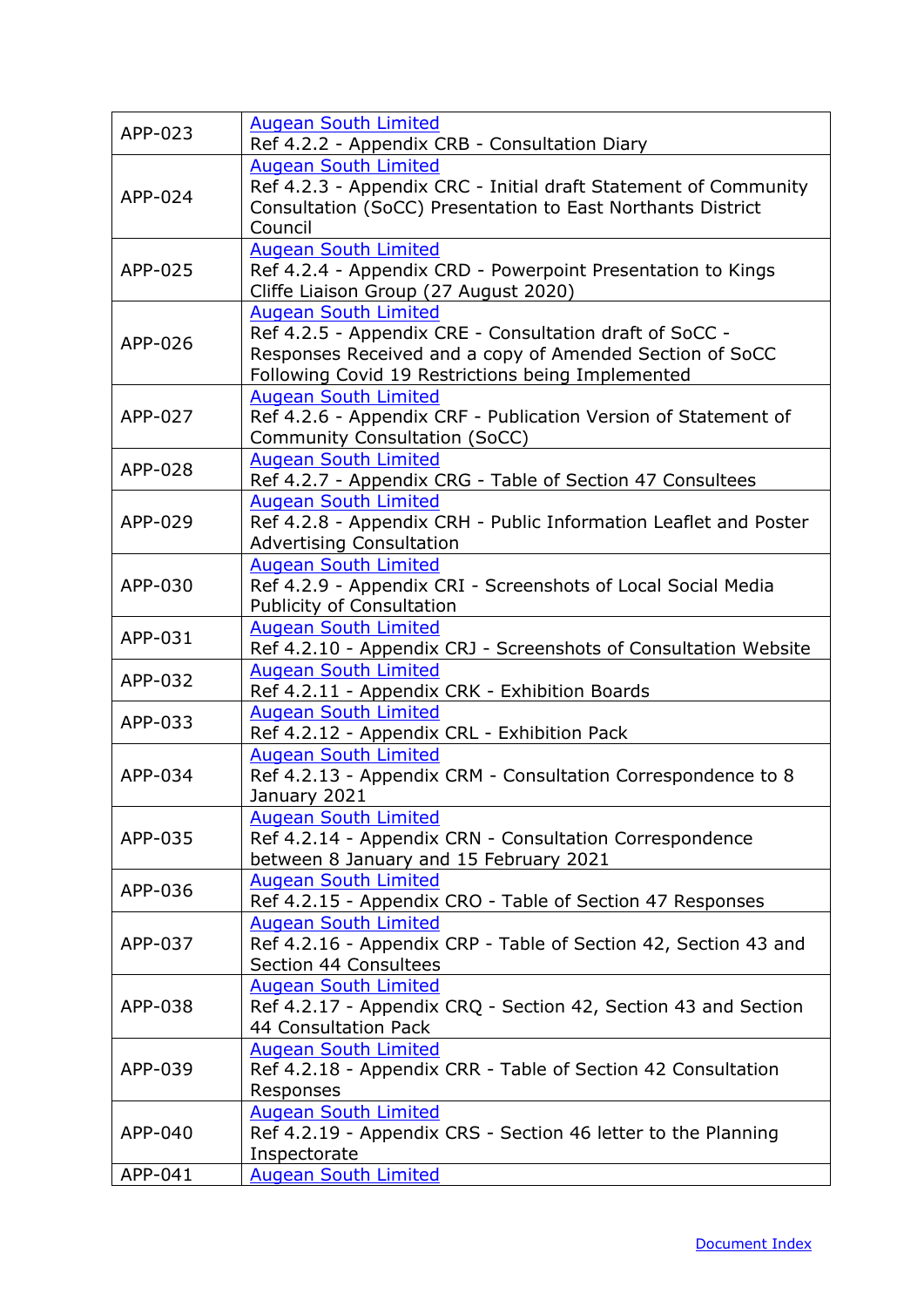|         | Ref 4.2.20 - Appendix CRT - Published Section 48 and Section 47<br><b>Notices</b>                                            |
|---------|------------------------------------------------------------------------------------------------------------------------------|
| APP-042 | <b>Augean South Limited</b><br>Ref 4.2.21 - Appendix CRU - Correspondence with North<br>Northamptonshire Council             |
| APP-043 | <b>Augean South Limited</b><br>Ref 4.2.22 - Appendix CRV - Further Section 44 consultation in<br>June 2021                   |
| APP-044 | <b>Augean South Limited</b><br>Ref 4.2.23 - Appendix CRW - Recent minutes of Kings Cliffe<br>Liaison Group                   |
| APP-045 | <b>Augean South Limited</b><br>Ref 4.2.24 - Appendix CRX - Copies of Recent Company<br><b>Newsletters</b>                    |
| APP-046 | <b>Augean South Limited</b><br>Ref 4.2.25 - Appendix CRY - Copies of Electronic Newsletters                                  |
| APP-047 | <b>Augean South Limited</b><br>Ref 4.2.26 - Appendix CRZ - Log of Telephone Enquiries Received<br><b>During Consultation</b> |
| APP-048 | <b>Augean South Limited</b><br>5.1 Non technical summary                                                                     |
| APP-049 | <b>Augean South Limited</b><br>5.2 Environmental Statement                                                                   |
| APP-050 | <b>Augean South Limited</b><br>5.3.1.1 Figure ES1.1 The site location                                                        |
| APP-051 | <b>Augean South Limited</b><br>5.3.1.2 Figure ES1.2 Designated sites in the vicinity of ENRMF                                |
| APP-052 | <b>Augean South Limited</b><br>5.3.3.1 Figure ES3.1 Aerial photograph of the site and<br>surrounding area in 2019            |
| APP-053 | <b>Augean South Limited</b><br>5.3.3.3 Figure ES3.3 Services and public rights of way                                        |
| APP-054 | Augean South Limited (PDF, 254 KB)<br>5.3.5.1 Figure ES5.1 Current and proposed landfill phases                              |
| APP-055 | <b>Augean South Limited</b><br>5.3.3.2 Figure ES3.2 The current site layout                                                  |
| APP-056 | <b>Augean South Limited</b><br>5.3.5.2 Figure ES5.2 Landfill schematic plan                                                  |
| APP-057 | <b>Augean South Limited</b><br>5.3.5.3 Figure ES5.3 Proposed surface water channel in the<br>western extension area          |
| APP-058 | <b>Augean South Limited</b><br>5.3.5.4 Figure ES5.4 Temporary stockpile locations                                            |
| APP-059 | <b>Augean South Limited</b><br>5.3.5.5 Figure ES5.5 Restoration profile contour plan                                         |
| APP-060 | <b>Augean South Limited</b><br>5.3.6.1 Figure ES6.1 Waste treatment and recovery facility flow<br>diagram                    |
| APP-061 | <b>Augean South Limited</b>                                                                                                  |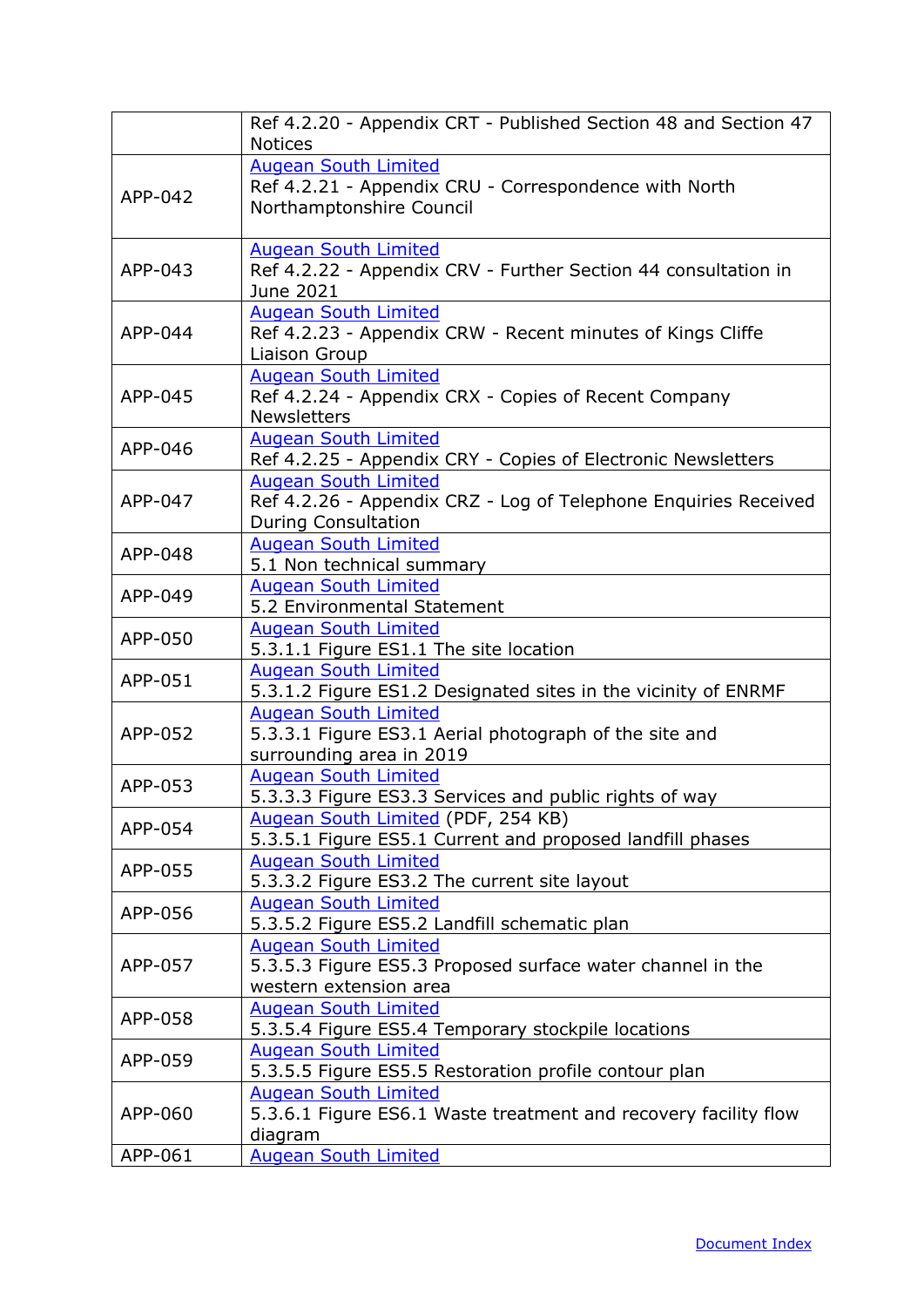|         | 5.3.8.1 Figure ES8.1 Current monitoring and site investigation    |
|---------|-------------------------------------------------------------------|
|         | borehole locations                                                |
| APP-062 | <b>Augean South Limited</b>                                       |
|         | 5.3.9.1 Figure ES9.1 Restoration Concept Scheme                   |
|         | <b>Augean South Limited</b>                                       |
|         | 5.3.9.2 Figure ES9.2 Illustrative restoration scheme cross        |
| APP-063 | sections                                                          |
|         |                                                                   |
| APP-064 | <b>Augean South Limited</b>                                       |
|         | 5.3.14.1 Figure ES14.1 Visual context                             |
|         | <b>Augean South Limited</b>                                       |
| APP-065 | 5.3.15.1 Figure ES15.1 Agricultural land classification for the   |
|         | proposed western extension area                                   |
|         | <b>Augean South Limited</b>                                       |
| APP-066 | 5.3.16.1 Figure ES16.1 Designated heritage assets within 2km of   |
|         | the site                                                          |
|         | <b>Augean South Limited</b>                                       |
| APP-067 | 5.3.17.1 Figure ES17.1 The geology at and in the vicinity of the  |
|         | site                                                              |
|         | <b>Augean South Limited</b>                                       |
| APP-068 | 5.3.17.2 Figure ES17.2 Geological cross-sections through the      |
|         | proposed western extension                                        |
|         | <b>Augean South Limited</b>                                       |
| APP-069 | 5.3.17.3 Figure ES17.3 Surface water features at and in the       |
|         | vicinity of the site                                              |
| APP-070 | <b>Augean South Limited</b>                                       |
|         | 5.3.17.4 Figure ES17.4 Water resources within 3km of the site     |
|         | <b>Augean South Limited</b>                                       |
| APP-071 | 5.3.17.5 Figure ES17.5 Groundwater levels in the vicinity of the  |
|         | current ENRMF                                                     |
|         | <b>Augean South Limited</b>                                       |
| APP-072 | 5.3.17.6 Figure ES17.6 Groundwater levels in the vicinity of the  |
|         | proposed western extension                                        |
|         | <b>Augean South Limited</b>                                       |
| APP-073 | 5.3.18.1 Figure ES18.1 Topographical survey of the proposed       |
|         | western extension area                                            |
| APP-074 | <b>Augean South Limited</b>                                       |
|         | 5.3.22.1 Figure ES22.1 Location of sensitive dust receptors       |
|         | <b>Augean South Limited</b>                                       |
| APP-075 | 5.3.23.1 Figure ES23.1 Alternative hazardous waste landfill       |
|         | facilities                                                        |
|         | <b>Augean South Limited</b>                                       |
| APP-076 | 5.3.23.2 Figure ES23.2 Alternative disposal facilities for LLW in |
|         | the UK                                                            |
| APP-077 | <b>Augean South Limited</b>                                       |
|         | 5.3.23.3 Figure ES23.3 Average house prices in Kings Cliffe and   |
|         | Duddington                                                        |
| APP-078 | <b>Augean South Limited</b>                                       |
|         | 5.4.1.1 Appendix ES1.1 Statement of competence                    |
| APP-079 | <b>Augean South Limited</b>                                       |
|         | 5.4.1.2 Appendix ES1.2 Applicant's Statement                      |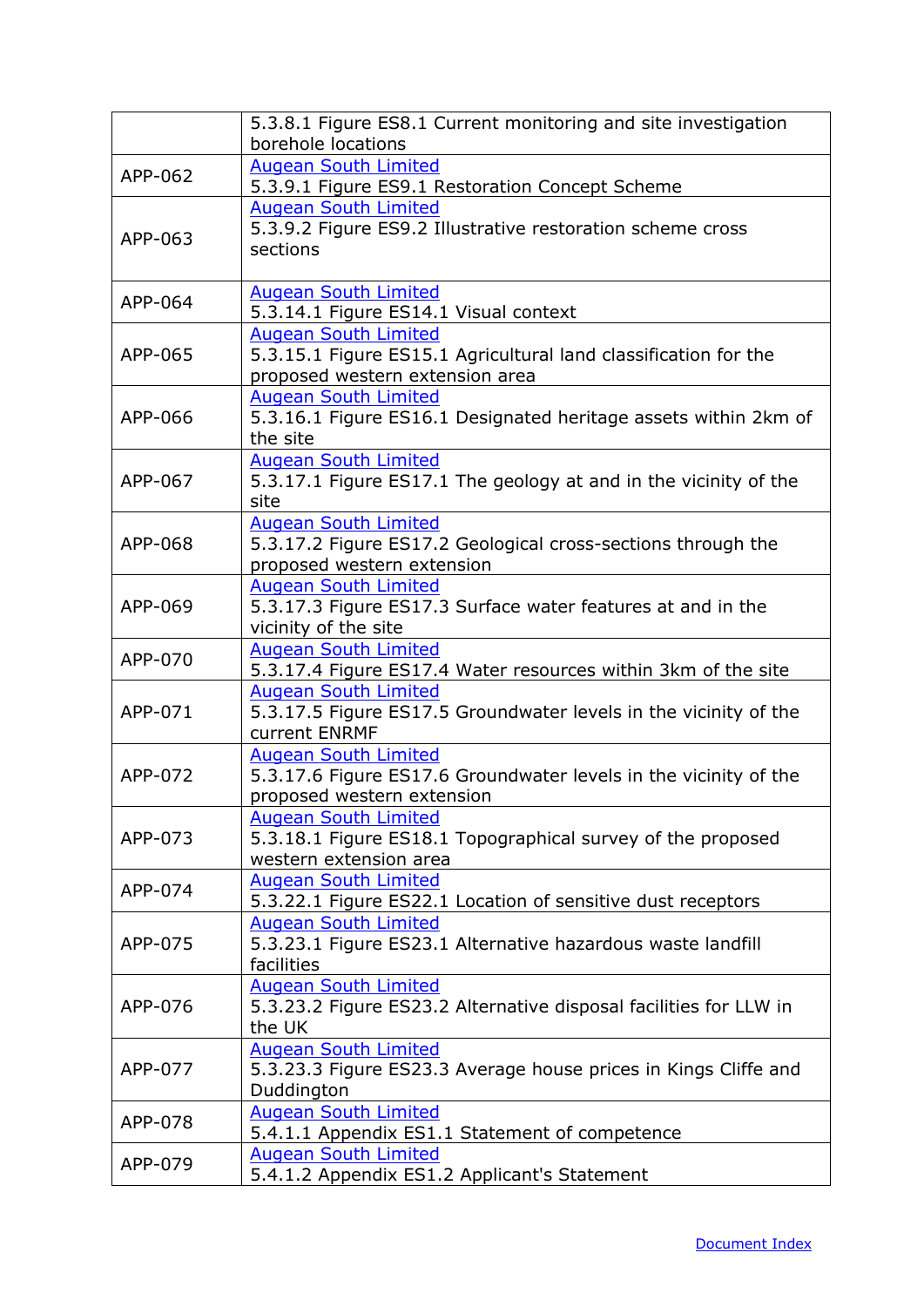| APP-080  | <b>Augean South Limited</b><br>5.4.2.1 Appendix ES2.1 Scoping Report              |
|----------|-----------------------------------------------------------------------------------|
| APP-081  | <b>Augean South Limited</b>                                                       |
|          | 5.4.2.2 Appendix ES2.2 Scoping Opinion August 2020                                |
|          | <b>Augean South Limited</b>                                                       |
| APP-082  | 5.4.3.1 Appendix ES3.1 Designated ecological sites                                |
|          |                                                                                   |
|          | <b>Augean South Limited</b>                                                       |
| APP-083  | 5.4.5.1 Appendix ES5.1 Western landfill extension standoff design                 |
|          | principles                                                                        |
|          | <b>Augean South Limited</b>                                                       |
| APP-084  | 5.4.9.1 Appendix ES9.1 Approved restoration scheme for the                        |
|          | existing ENRMF                                                                    |
| APP-085  | <b>Augean South Limited</b>                                                       |
|          | 5.4.11.1 Appendix ES11.1 Environmental safety case                                |
| APP-086  | <b>Augean South Limited</b><br>5.4.13.2 Appendix ES13.2 ENRMF DEFRA Metric 3.0    |
|          | <b>Augean South Limited</b>                                                       |
| APP-087  | 5.4.13.1 Appendix ES13.1 Ecological Impact Assessment                             |
|          | <b>Augean South Limited</b>                                                       |
| APP-088  | 5.4.14.1 Appendix ES14.1 Landscape and Visual Impact                              |
|          | Assessment                                                                        |
|          | <b>Augean South Limited</b>                                                       |
| APP-089  | 5.4.15.1 Appendix ES15.1 Agricultural and Soil Impact                             |
|          | Assessment<br><b>Augean South Limited</b>                                         |
| APP-090  | 5.4.16.1 Appendix ES16.1 Heritage Statement                                       |
|          | <b>Augean South Limited</b>                                                       |
| APP-091  | 5.4.16.2 Appendix ES16.2 Archaeological Mitigation Strategy                       |
|          | <b>Augean South Limited</b>                                                       |
| APP-092  | 5.4.16.3 Appendix ES16.3 Features of the Historic Environment                     |
|          | within 2km of the Site                                                            |
| APP-092a | <b>Augean South Limited</b><br>5.4.17.1 Appendix ES17.1 Site Investigation Report |
|          | <b>Augean South Limited</b>                                                       |
| APP-093  | 5.4.17.2 Appendix ES17.2 Abstraction Licences and Private Water                   |
|          | <b>Supplies</b>                                                                   |
| APP-094  | <b>Augean South Limited</b>                                                       |
|          | 5.4.18.1 Appendix ES18.1 Flood Map                                                |
| APP-095  | <b>Augean South Limited</b>                                                       |
|          | 5.4.18.2 Appendix ES18.2 Surface Water Management Plan                            |
| APP-096  | <b>Augean South Limited</b><br>5.4.19.1 Appendix ES19.1 Transport Assessment      |
|          | <b>Augean South Limited</b>                                                       |
| APP-097  | 5.4.20.1 Appendix ES20.1 Noise and Vibration Impact                               |
|          | Assessment                                                                        |
| APP-098  | <b>Augean South Limited</b>                                                       |
|          | 5.4.22.1 Appendix ES22.1 Methodology for the Dust Assessment                      |
| APP-099  | <b>Augean South Limited</b>                                                       |
|          | 5.4.22.2 Appendix ES22.2 All hours wind rose                                      |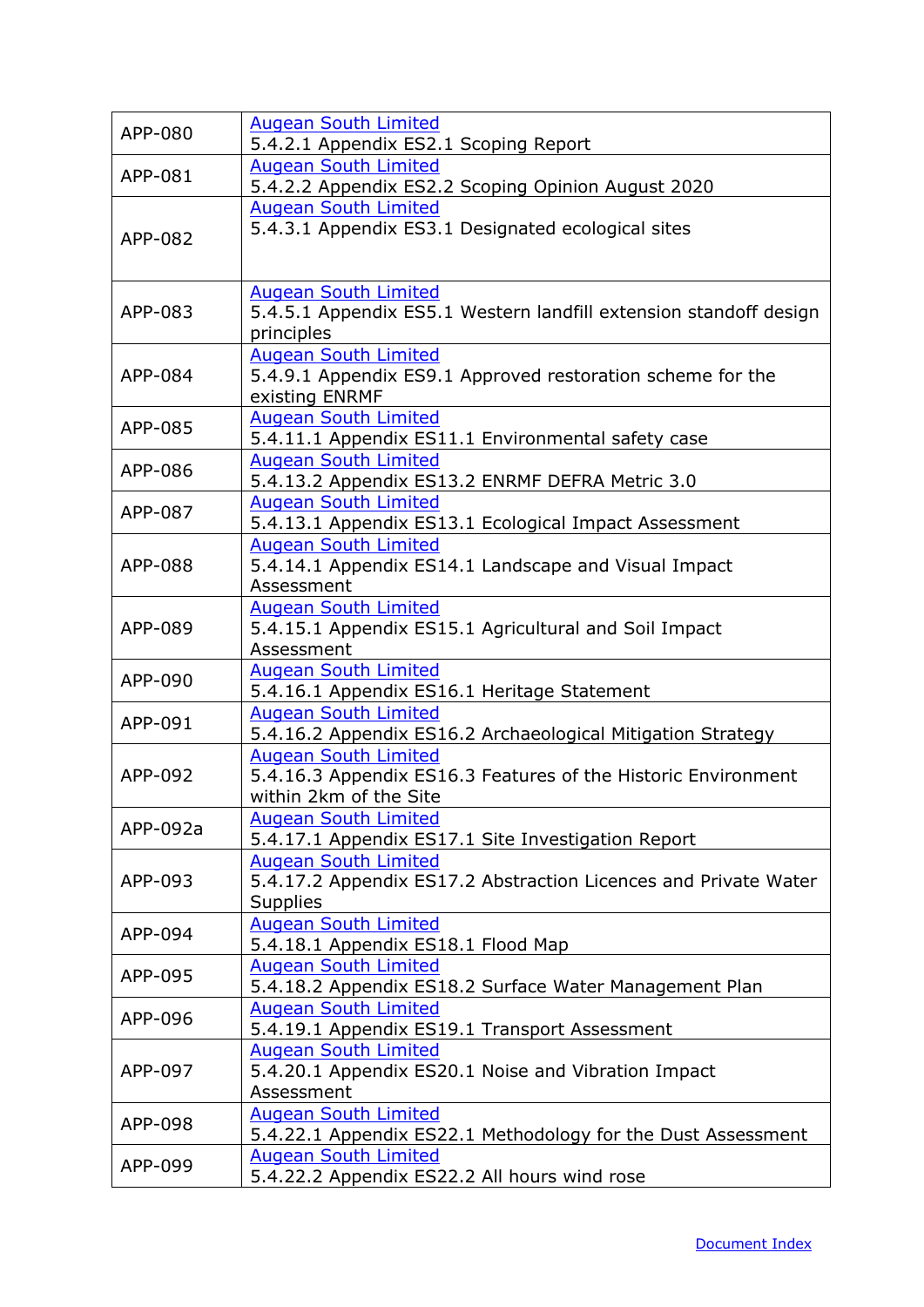<span id="page-10-1"></span><span id="page-10-0"></span>

| APP-100                         | <b>Augean South Limited</b>                                                 |  |
|---------------------------------|-----------------------------------------------------------------------------|--|
|                                 | 5.4.22.3 Appendix ES22.3 Dry hours wind rose<br><b>Augean South Limited</b> |  |
| APP-101                         | 5.4.22.4 Appendix ES22.4 Beaufort wind scale                                |  |
| APP-102                         | <b>Augean South Limited</b>                                                 |  |
|                                 | 5.5 Habitat Regulations Screening Assessment                                |  |
|                                 | <b>Augean South Limited</b>                                                 |  |
| APP-103                         | 6.1 Planning Statement                                                      |  |
| APP-104                         | <b>Augean South Limited</b>                                                 |  |
|                                 | 6.2.2.1 Appendix PS 2.1 Designated Ecological Sites                         |  |
| APP-105                         | <b>Augean South Limited</b>                                                 |  |
|                                 | 6.2.4.1 Appendix PS 4.1 The ENRMF Order 2013                                |  |
| APP-106                         | <b>Augean South Limited</b>                                                 |  |
|                                 | 6.2.4.2 Appendix PS 4.2 The ENRMF (Amendment) Order 2018                    |  |
| APP-107                         | <b>Augean South Limited</b>                                                 |  |
|                                 | 6.2.4.3 Appendix PS 4.3 Current Section 106 Agreement                       |  |
| APP-108                         | <b>Augean South Limited</b>                                                 |  |
|                                 | 6.3 Statutory Nuisance Statement                                            |  |
| APP-109                         | <b>Augean South Limited</b>                                                 |  |
|                                 | 6.4 ENRMF Draft S106 Agreement (26.07.21)<br><b>Augean South Limited</b>    |  |
| APP-110                         | 6.5 DCO Environmental Commitments                                           |  |
|                                 | <b>Adequacy of Consultation Responses</b>                                   |  |
|                                 |                                                                             |  |
| AoC-001                         | <b>Buckinghamshire Council</b>                                              |  |
|                                 | Adequacy of Consultation Representation                                     |  |
| AoC-002                         | <b>Cambridgeshire County Council</b>                                        |  |
|                                 | Adequacy of Consultation Representation                                     |  |
| AoC-003                         | <b>Central Bedfordshire Council</b>                                         |  |
|                                 | Adequacy of Consultation Representation                                     |  |
| AoC-004                         | <b>Milton Keynes Council</b>                                                |  |
|                                 | Adequacy of Consultation Representation                                     |  |
| AoC-005                         | North Northamptonshire Council                                              |  |
| AoC-006                         | Adequacy of Consultation Representation<br>South Kesteven Council           |  |
|                                 | Adequacy of Consultation Representation                                     |  |
| AoC-007                         | <b>Huntingdonshire District Council</b>                                     |  |
|                                 | Late Adequacy of Consultation Representation                                |  |
| AoC-008                         | <b>Warwickshire County Council</b>                                          |  |
|                                 | Late Adequacy of Consultation Representation                                |  |
|                                 |                                                                             |  |
| <b>Relevant Representations</b> |                                                                             |  |
| <b>RR-001</b>                   | Addleshaw Goddard LLP on behalf of National Grid Gas Plc                    |  |
| <b>RR-002</b>                   | <b>Barnack Parish Council</b>                                               |  |
| RR-003                          | Berrys on behalf of N W Fiennes                                             |  |
| <b>RR-004</b>                   | <b>Butterfly Conservation</b>                                               |  |
| <b>RR-005</b>                   | Defence Infrastructure Organisation                                         |  |
| <b>RR-006</b>                   | <b>Gretton Parish Council</b>                                               |  |
| <b>RR-007</b>                   | <b>Kings Cliffe Parish Council</b>                                          |  |
| <b>RR-008</b>                   | Maples Teesdale LLP on behalf of Cecil Estate Family Trust                  |  |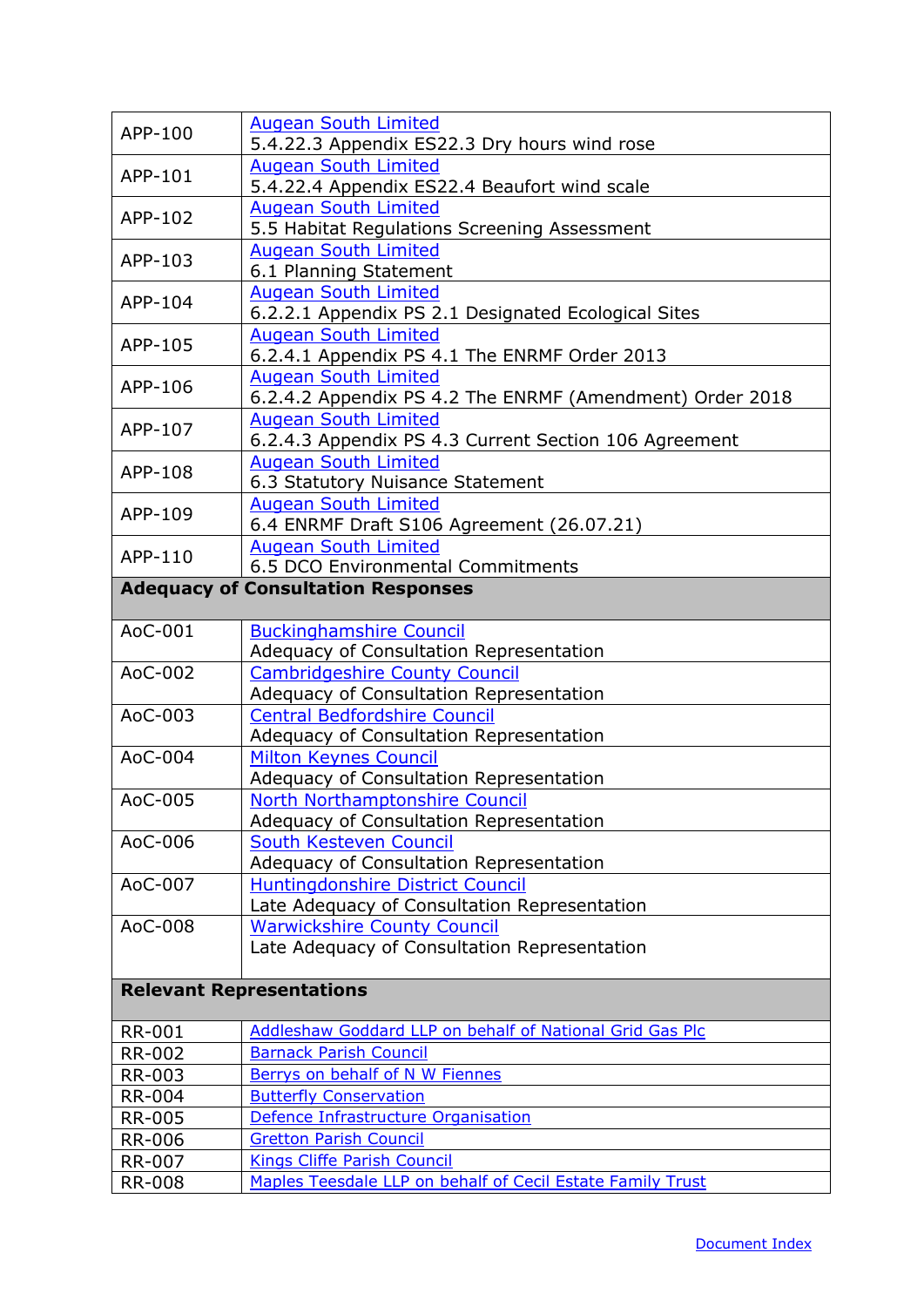<span id="page-11-1"></span><span id="page-11-0"></span>

| <b>RR-009</b>                 | Mike Henchy                                                                   |
|-------------------------------|-------------------------------------------------------------------------------|
| <b>RR-010</b>                 | <b>Natural England</b>                                                        |
| <b>RR-011</b>                 | Northants Police and Northants Fire and Rescue                                |
| <b>RR-012</b>                 | Osborne Clarke on behalf of Western Power Distribution (East Midlands)<br>Plc |
| RR-013                        | <b>Rutland County Council</b>                                                 |
| <b>RR-014</b>                 | <b>Stephen Glen</b>                                                           |
| <b>RR-015</b>                 | <b>Strutt &amp; Parker on behalf of Cecil Estate Family Trust</b>             |
| <b>RR-016</b>                 | <b>The Environment Agency</b>                                                 |
| <b>RR-017</b>                 | <b>UK Health Security Agency</b>                                              |
|                               | Procedural Decisions and Notifications from the Examining Authority           |
| PD-001                        | <b>Notification of Decision to Accept Application</b>                         |
| PD-002                        | <b>Section 55 Checklist</b>                                                   |
| PD-003                        | Section 51 advice to the Applicant                                            |
| PD-004                        | Notice of appointment of the Examining Body                                   |
| PD-005                        | Rule 6 letter - notification of the preliminary meeting and matters           |
|                               | to be discussed                                                               |
| PD-006                        | The Examining Authority's Written Questions and Requests for                  |
|                               | <b>Information (ExQ1)</b>                                                     |
| PD-007                        | Rule 8 letter - notification of timetable for the examination                 |
| PD-008                        | Rule 13 and 16 - Notification of Hearings and Accompanied Site                |
|                               | <b>Inspection (ASI)</b>                                                       |
| PD-009                        | ASI draft itinerary ExA second draft - Final                                  |
| PD-010                        | The Examining Authority's Further Written Questions and                       |
|                               | <b>Requests for Information (ExQ2)</b>                                        |
| PD-011                        | Rule 17 and Rule 8 (3) - Request for Further Information                      |
| PD-012                        | Rule 13 - Notification of Hearings                                            |
| PD-013                        | Rule 13 - Notification of Hearings                                            |
| PD-014                        | Rule $8(3)$ – Request for a change to the original application and            |
|                               | change to the Examination Timetable                                           |
| <b>Additional Submissions</b> |                                                                               |
| AS-001                        | <b>Huntingdonshire District Council</b>                                       |
|                               | Additional Submission - Clarification that Huntingdonshire District           |
|                               | Council does not intend to participate in the Examination -                   |
|                               | Accepted at the discretion of the Examining Authority                         |
| AS-002                        | <b>Augean South Limited</b>                                                   |
|                               | Additional Submission - Badger Assessment (Confidential) -                    |
|                               | Accepted at the discretion of the Examining Body                              |
| AS-003                        | <b>Augean South Limited</b>                                                   |
|                               | Additional Submission - Plan showing the improvements to the                  |
|                               | site access (drawing reference AU/KCW/01-22/22966) - Accepted                 |
|                               | at the discretion of the Examining Body                                       |
| AS-004                        | <b>Augean South Limited</b>                                                   |
|                               | Additional Submission - Ecological Baseline 2021 Supplementary                |
|                               | Survey Report (January 2022) - Accepted at the discretion of the              |
|                               | <b>Examining Body</b>                                                         |
| AS-005                        | <b>Augean South Limited</b>                                                   |
|                               | Additional Submission - Supplementary Background Noise                        |
|                               | Monitoring - Accepted at the discretion of the Examining Body                 |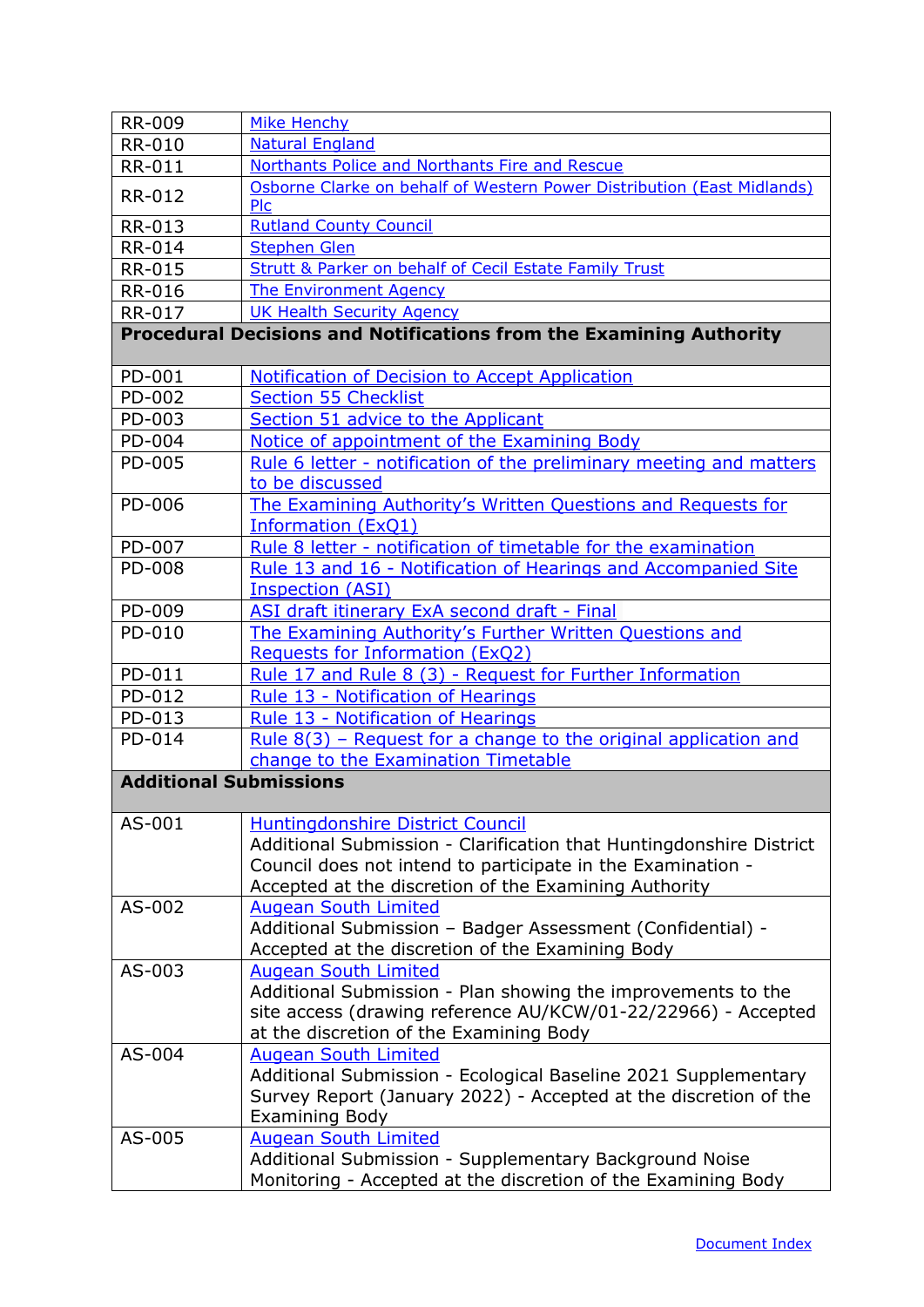| AS-006 | <b>Augean South Limited</b><br>Additional Submission - Figure ES18.1 ISH2 Detail for Swallows<br>Hole - Accepted at the discretion of the Examining Body                                                                          |
|--------|-----------------------------------------------------------------------------------------------------------------------------------------------------------------------------------------------------------------------------------|
| AS-007 | <b>Augean South Limited</b><br>Proposed Change Request to DCO Application - 1.4 Guide to the<br>Application V6 - Additional Submission accepted at the discretion<br>of the Examining Authority                                   |
| AS-008 | <b>Augean South Limited</b><br>Proposed Change Request to DCO Application - 2.3 Works Plan -<br>Additional Submission accepted at the discretion of the Examining<br>Authority                                                    |
| AS-009 | <b>Augean South Limited</b><br>Proposed Change Request to DCO Application - 2.4 General<br>Arrangement Plan - Work No 1A and Work No 1B - Additional<br>Submission accepted at the discretion of the Examining Authority          |
| AS-010 | <b>Augean South Limited</b><br>Proposed Change Request to DCO Application - 2.9 Restoration<br>Profile Contour Plan (Revision A) - Additional Submission accepted<br>at the discretion of the Examining Authority                 |
| AS-011 | <b>Augean South Limited</b><br>Proposed Change Request to DCO Application - 3.1 Draft<br>Development Consent Order v3 (Clean) - Additional Submission<br>accepted at the discretion of the Examining Authority                    |
| AS-012 | <b>Augean South Limited</b><br>Proposed Change Request to DCO Application - 3.1 Draft<br>Development Consent Order v3 (Tracked) - Additional Submission<br>accepted at the discretion of the Examining Authority                  |
| AS-013 | <b>Augean South Limited</b><br>Proposed Change Request to DCO Application - 3.2 Development<br>Consent Order Validation Report v3 - Additional Submission<br>accepted at the discretion of the Examining Authority                |
| AS-014 | <b>Augean South Limited</b><br>Proposed Change Request to DCO Application - 3.3 Explanatory<br>Memorandum v2 (Clean) - Additional Submission accepted at the<br>discretion of the Examining Authority                             |
| AS-015 | <b>Augean South Limited</b><br>Proposed Change Request to DCO Application - 3.3 Explanatory<br>Memorandum v2 (Tracked) - Additional Submission accepted at<br>the discretion of the Examining Authority                           |
| AS-016 | <b>Augean South Limited</b><br>Proposed Change Request to DCO Application - 3.5 Schedule of<br>changes to the draft Development Consent Order v2 - Additional<br>Submission accepted at the discretion of the Examining Authority |
| AS-017 | <b>Augean South Limited</b><br>Proposed Change Request to DCO Application - 6.5 Development<br>Consent Order Environmental Commitments v1 - Additional<br>Submission accepted at the discretion of the Examining Authority        |
| AS-018 | <b>Augean South Limited</b><br>Proposed Change Request to DCO Application - 14.1 Cover Letter<br>- Additional Submission accepted at the discretion of the<br><b>Examining Authority</b>                                          |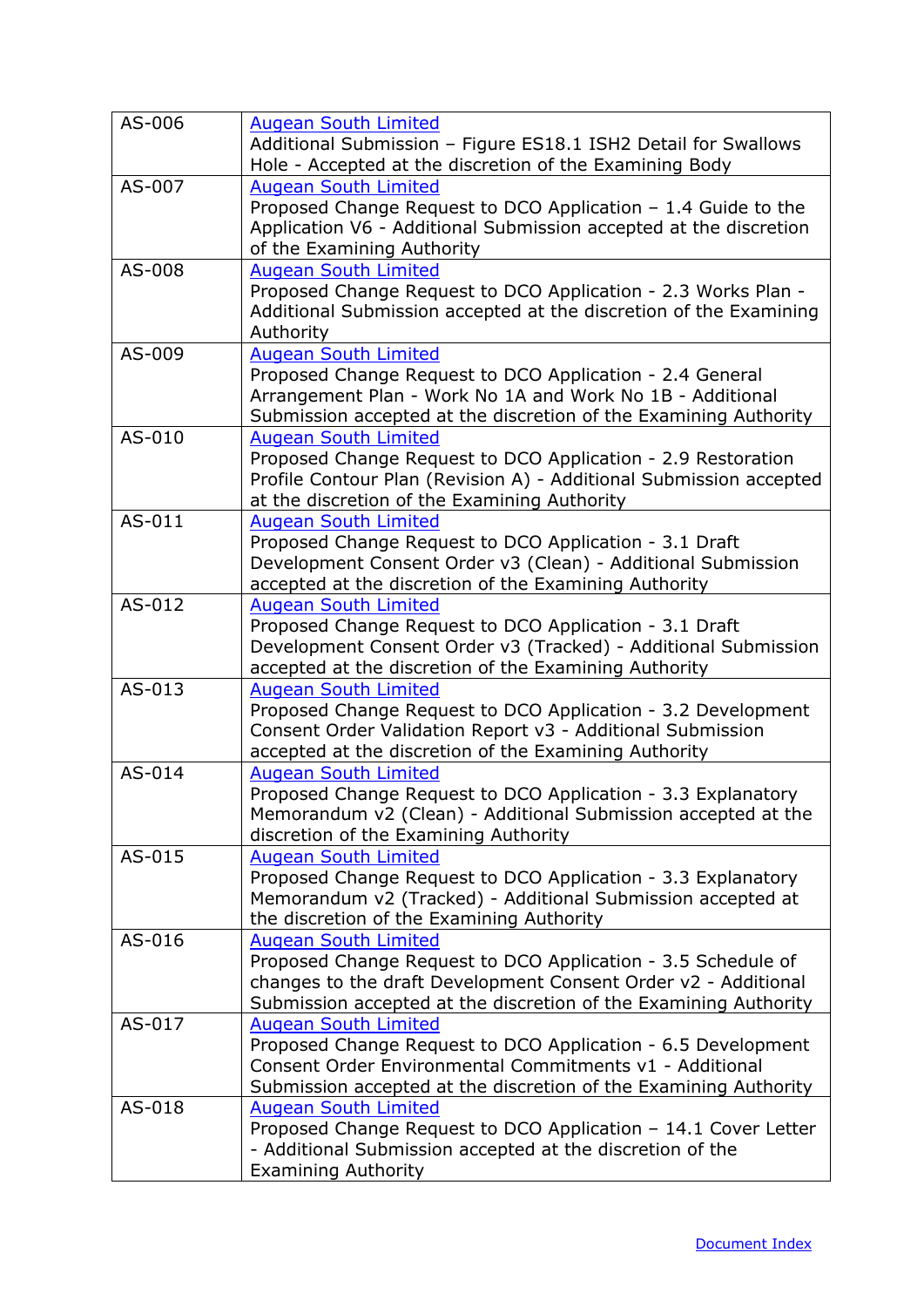<span id="page-13-0"></span>

| AS-019                     | <b>Augean South Limited</b><br>Proposed Change Request to DCO Application - 14.2 Request for<br>a Non-Material Change - Additional Submission accepted at the<br>discretion of the Examining Authority                                                                |  |
|----------------------------|-----------------------------------------------------------------------------------------------------------------------------------------------------------------------------------------------------------------------------------------------------------------------|--|
| $AS-020$                   | <b>Augean South Limited</b><br>Proposed Change Request to DCO Application - 14.3 Non-<br>technical summary of the proposed Non-Material Change -<br>Additional Submission accepted at the discretion of the Examining<br>Authority                                    |  |
| $AS-021$                   | <b>Augean South Limited</b><br>Proposed Change Request to DCO Application - 14.4<br>Supplementary Environmental Statement for the proposed Non-<br>Material Change - Additional Submission accepted at the<br>discretion of the Examining Authority                   |  |
| AS-022                     | <b>Augean South Limited</b><br>Proposed Change Request to DCO Application - 14.5.2.1 Figure<br>SES2.1 Restoration Profile Contour Plan - Additional Submission<br>accepted at the discretion of the Examining Authority                                               |  |
| AS-023                     | <b>Augean South Limited</b><br>Proposed Change Request to DCO Application - 14.5.2.2 Figure<br>SES2.2 Indicative Restoration Concept Scheme for 30m standoff<br>from water pipelines - Additional Submission accepted at the<br>discretion of the Examining Authority |  |
| $AS-024$                   | <b>Augean South Limited</b><br>Proposed Change Request to DCO Application - 14.6.2.1 Appendix<br>SES2.1 Supplementary Statement of Competence - Additional<br>Submission accepted at the discretion of the Examining Authority                                        |  |
| AS-025                     | <b>Augean South Limited</b><br>Proposed Change Request to DCO Application - 14.6.2.2 Appendix<br>SES2.2 Pipeline Risk Assessment - Additional Submission<br>accepted at the discretion of the Examining Authority                                                     |  |
| AS-026                     | <b>Augean South Limited</b><br>Proposed Change Request to DCO Application - 14.6.2.3 Appendix<br>SES2.3 Pipeline Engineering Assessment - Additional Submission<br>accepted at the discretion of the Examining Authority                                              |  |
| AS-027                     | <b>Augean South Limited</b><br>Proposed Change Request to DCO Application - 14.6.4.1 Appendix<br>SES4.1 Biodiversity Net Gain Review - Additional Submission<br>accepted at the discretion of the Examining Authority                                                 |  |
| AS-028                     | <b>Augean South Limited</b><br>Proposed Change Request to DCO Application - 14.6.5.1 Appendix<br>SES5.1 Supplementary Landscape and Visual Impact Assessment<br>- Additional Submission accepted at the discretion of the<br><b>Examining Authority</b>               |  |
| <b>Events and Hearings</b> |                                                                                                                                                                                                                                                                       |  |
|                            | <b>Unaccompanied Site Inspection</b>                                                                                                                                                                                                                                  |  |
| EV1-001                    | Note of Unaccompanied Site Inspection                                                                                                                                                                                                                                 |  |
| <b>Preliminary Meeting</b> |                                                                                                                                                                                                                                                                       |  |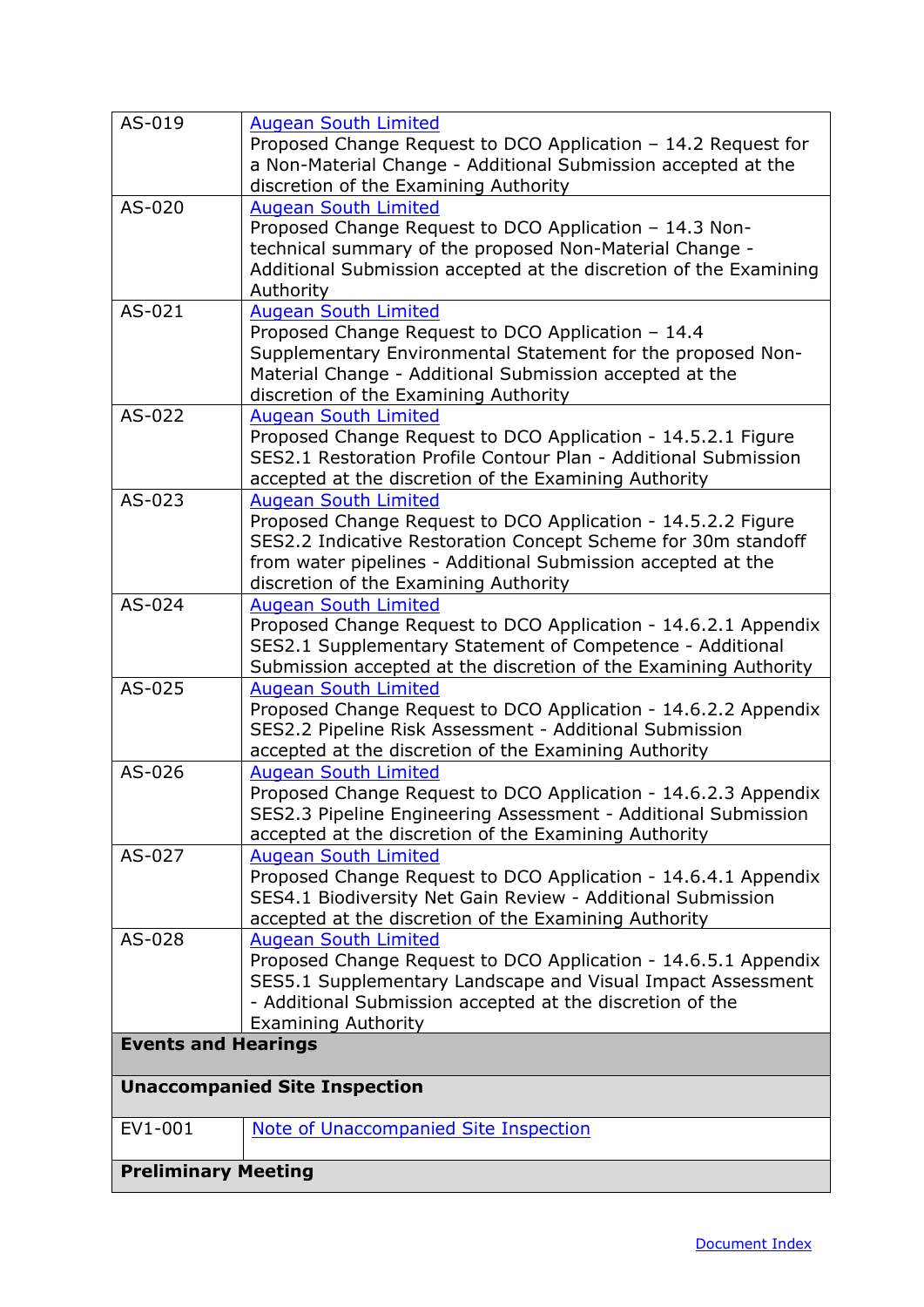| EV2-001         | <b>Preliminary Meeting - 2 February 2022</b>                                                                                                                                                                                                                                                                                                  |
|-----------------|-----------------------------------------------------------------------------------------------------------------------------------------------------------------------------------------------------------------------------------------------------------------------------------------------------------------------------------------------|
| EV2-002         | <b>Preliminary Meeting Transcript - 2 February 2022</b>                                                                                                                                                                                                                                                                                       |
| EV2-003         | <b>Preliminary Meeting Note</b>                                                                                                                                                                                                                                                                                                               |
|                 | <b>Accompanied Site Inspection</b>                                                                                                                                                                                                                                                                                                            |
| EV3-001         | <b>Accompanied Site Inspection Itinerary</b>                                                                                                                                                                                                                                                                                                  |
| EV3-002         | <b>ExA Note of Accompanied Site Inspection 1</b>                                                                                                                                                                                                                                                                                              |
| <b>Hearings</b> |                                                                                                                                                                                                                                                                                                                                               |
| EV4-000         | Agenda for Issue Specific Hearing 1 (ISH1) & Issue Specific<br>Hearing 2 (ISH2)<br>Issue Specific Hearing 1 (ISH1): The draft Development Consent<br>Order (dDCO) and Issue Specific Hearing 2 (ISH2):<br><b>Environmental matters</b>                                                                                                        |
| EV4-001         | Issue Specific Hearing 1 (ISH1) - Transcript - 29 March 2022<br>This document is intended to assist Interested Parties, it is not<br>verbatim. The content is produced using artificial intelligence<br>voice to text and is unedited. The video recording remains as the<br>primary record of the event.                                     |
| EV4-002         | Issue Specific Hearing 2 (ISH2) - Transcript - Session 1 - 29<br><b>March 2022</b><br>This document is intended to assist Interested Parties, it is not<br>verbatim. The content is produced using artificial intelligence<br>voice to text and is unedited. The video recording remains as the<br>primary record of the event.               |
| EV4-003         | Issue Specific Hearing 2 (ISH2) - Transcript - Session 2 - 29<br><b>March 2022</b><br>This document is intended to assist Interested Parties, it is not<br>verbatim. The content is produced using artificial intelligence<br>voice to text and is unedited. The video recording remains as the<br>primary record of the event.               |
| EV4-004         | <u><b>Issue Specific Hearing 2 (ISH2) - Transcript - Session 3 - 29</b></u><br><b>March 2022</b><br>This document is intended to assist Interested Parties, it is not<br>verbatim. The content is produced using artificial intelligence<br>voice to text and is unedited. The video recording remains as the<br>primary record of the event. |
| EV4-005         | Recording of Issue Specific Hearing 1 (ISH1) - 29 March 2022<br>Recording of hearing                                                                                                                                                                                                                                                          |
| EV4-006         | Recording of Issue Specific Hearing 2 (ISH2) - Session 1 - 29<br><b>March 2022</b><br>Recording of hearing                                                                                                                                                                                                                                    |
| EV4-007         | Recording of Issue Specific Hearing 2 (ISH2) - Session 2 - 29<br><b>March 2022</b><br>Recording of hearing                                                                                                                                                                                                                                    |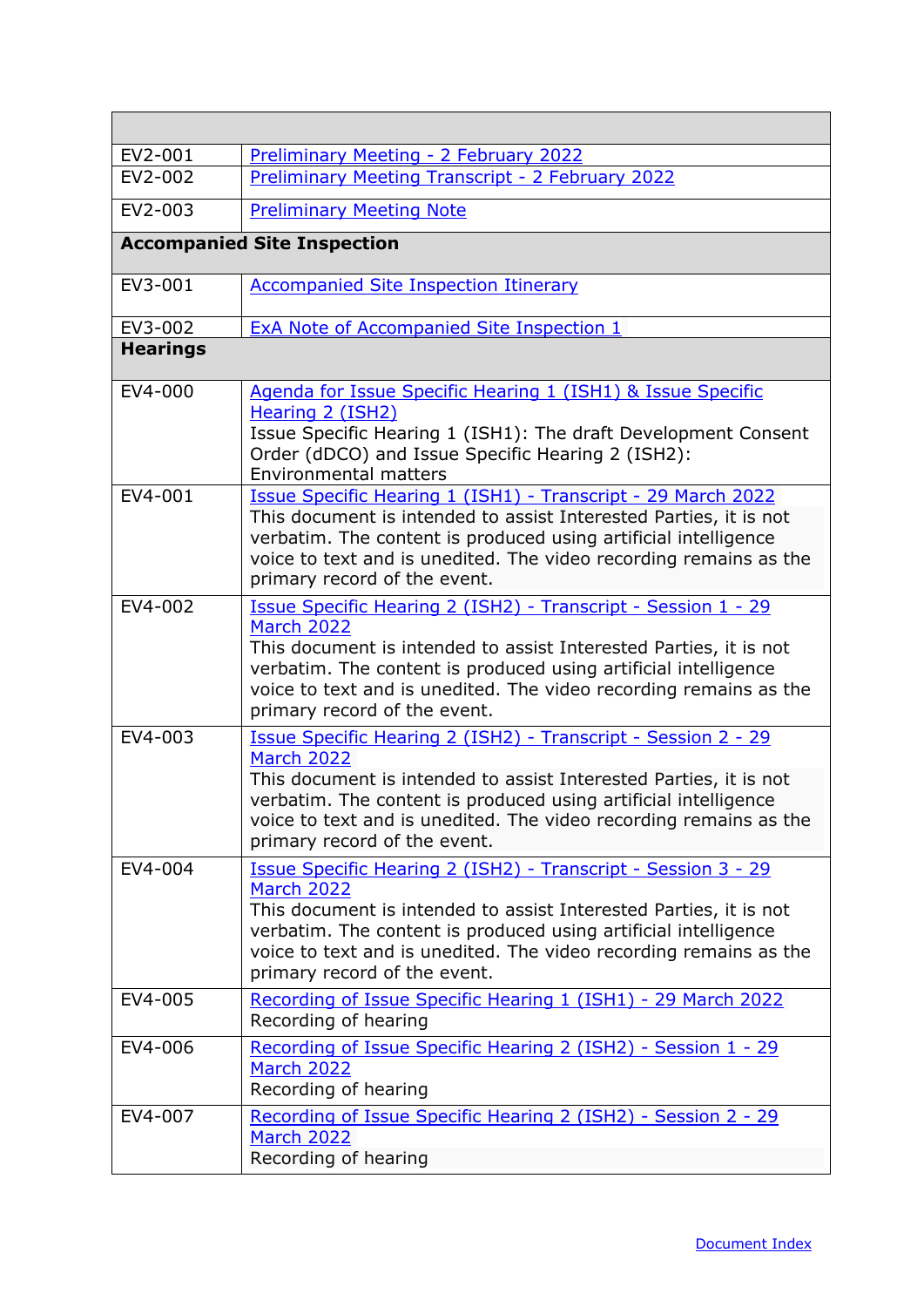| EV4-008                | Recording of Issue Specific Hearing 2 (ISH2) - Session 3 - 29<br><b>March 2022</b> |
|------------------------|------------------------------------------------------------------------------------|
|                        | Recording of hearing                                                               |
|                        |                                                                                    |
| EV4-009                | ExA Action Points from ISH1 and 2                                                  |
|                        | The Examining Authority Action Points from ISH1 and ISH 2                          |
| EV4-010                | Agenda for Issue Specific Hearing 3 (ISH3) - Wednesday 8 June                      |
|                        | 2022                                                                               |
|                        | Issue Specific Hearing 3 (ISH3): Infrastructure matters                            |
| EV4-011                | <u> Issue Specific Hearing 3 (ISH3) - Transcript - Session 1 - 8 June</u>          |
|                        | 2022                                                                               |
|                        | This document is intended to assist Interested Parties, it is not                  |
|                        | verbatim. The content is produced using artificial intelligence                    |
|                        | voice to text and is unedited. The video recording remains as the                  |
|                        | primary record of the event.                                                       |
| EV4-012                | <u> Issue Specific Hearing 3 (ISH3) - Transcript - Session 2 – 8 June</u>          |
|                        | 2022                                                                               |
|                        | This document is intended to assist Interested Parties, it is not                  |
|                        | verbatim. The content is produced using artificial intelligence                    |
|                        | voice to text and is unedited. The video recording remains as the                  |
|                        | primary record of the event.                                                       |
| EV4-013                | Recording of Issue Specific Hearing 3 (ISH3) - Session 1 - 8 June                  |
|                        | 2022                                                                               |
| EV4-014                | Recording of Issue Specific Hearing 3 (ISH3) - Session 2 - 8 June                  |
|                        | 2022                                                                               |
| EV4-015                | <b>ExA Action Points from ISH3</b>                                                 |
|                        | The Examining Authority Action Points from ISH3                                    |
| <b>Donrocontations</b> |                                                                                    |

#### <span id="page-15-0"></span>**Representations**

#### <span id="page-15-1"></span>**Deadline 1 – 23 February 2022**

Deadline for receipt by the ExA of:

- Submission by Interested Parties (IPs) of suggested locations for the ExA to include in the Accompanied Site Inspection (ASI), including the reason for nomination and issues to be observed, information about whether the location can be accessed using public rights of way or what access arrangements are required (if any)

- Any further information requested by the

ExA under Rule 17 of the Infrastructure Planning (Examination Procedure) Rules 2010 (EPR)

- Any other information requested by the ExA for submission at Deadline 1

- Notification by Interested Parties (IPs) of wish to speak at an Open Floor **Hearing** 

- Notification by IPs of wish to speak at an Issue Specific Hearing(s)
- Notification by IPs of their intention to attend the ASI
- Notification by Statutory Parties who wish to be considered as an IP

-Notification of wish to receive future correspondence electronically

| REP1-001 | North Northamptonshire Council                                |
|----------|---------------------------------------------------------------|
|          | Deadline 1 Submission - North Northamptonshire Council        |
|          | notification of wish to speak at an Open Floor Hearing (OFH), |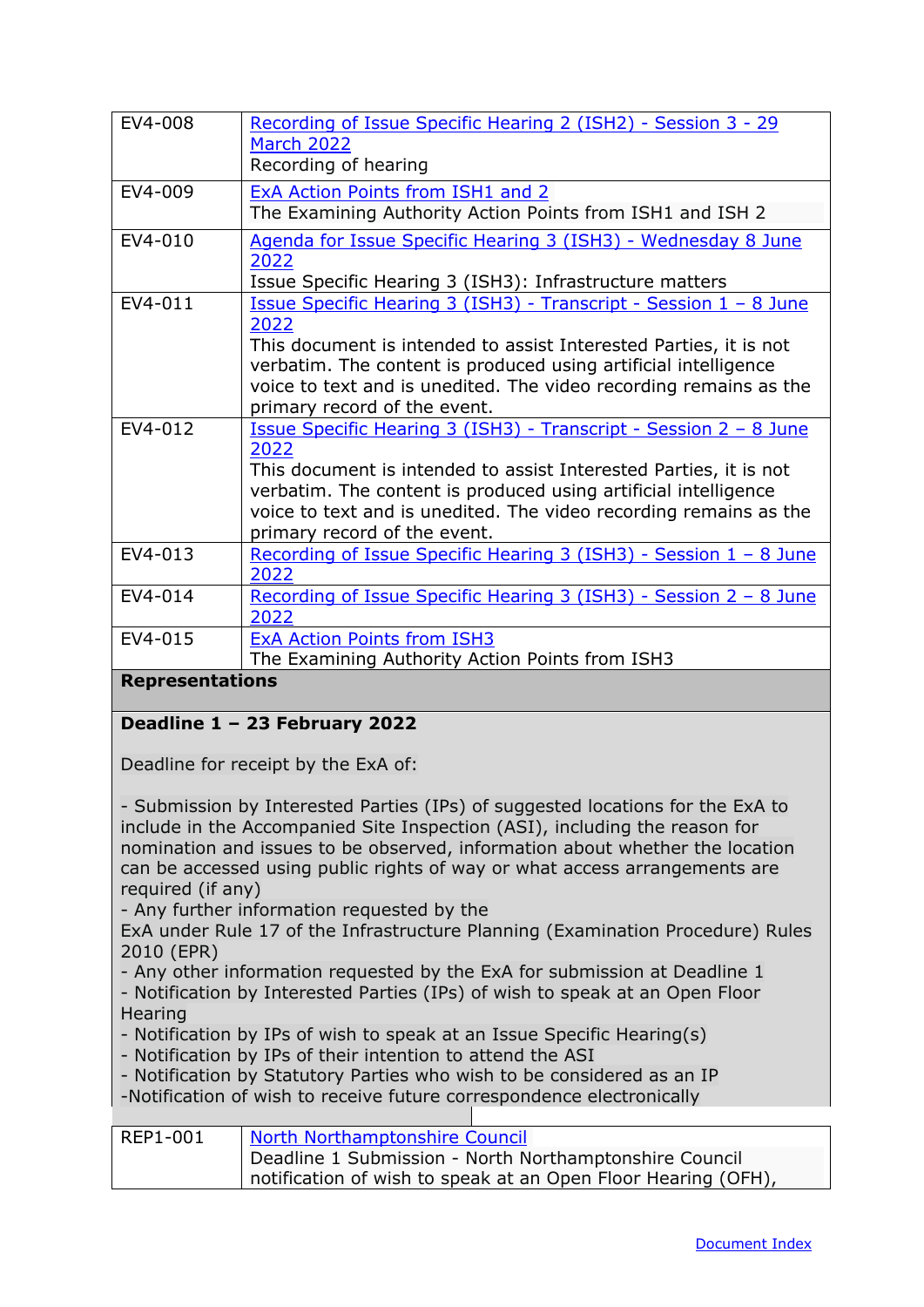<span id="page-16-0"></span>

|          | Issue Specific Hearing (ISH) and attend the Accompanied Site<br>Inspection (ASI)                                                                                                                                                                                  |
|----------|-------------------------------------------------------------------------------------------------------------------------------------------------------------------------------------------------------------------------------------------------------------------|
| REP1-002 | <b>National Grid Gas PLC</b><br>Deadline 1 Submission - National Grid Gas PLC notification of wish<br>to speak at an Open Floor Hearing (OFH) and Issue Specific<br>Hearing (ISH)                                                                                 |
| REP1-003 | Maples Teesdale LLP on behalf of Cecil Estate Family Trust<br>Deadline 1 Submission - Cecil Family Estate Trust notification of<br>wish to speak at an Open Floor Hearing (OFH), Issue Specific<br>Hearing (ISH) and attend the Accompanied Site Inspection (ASI) |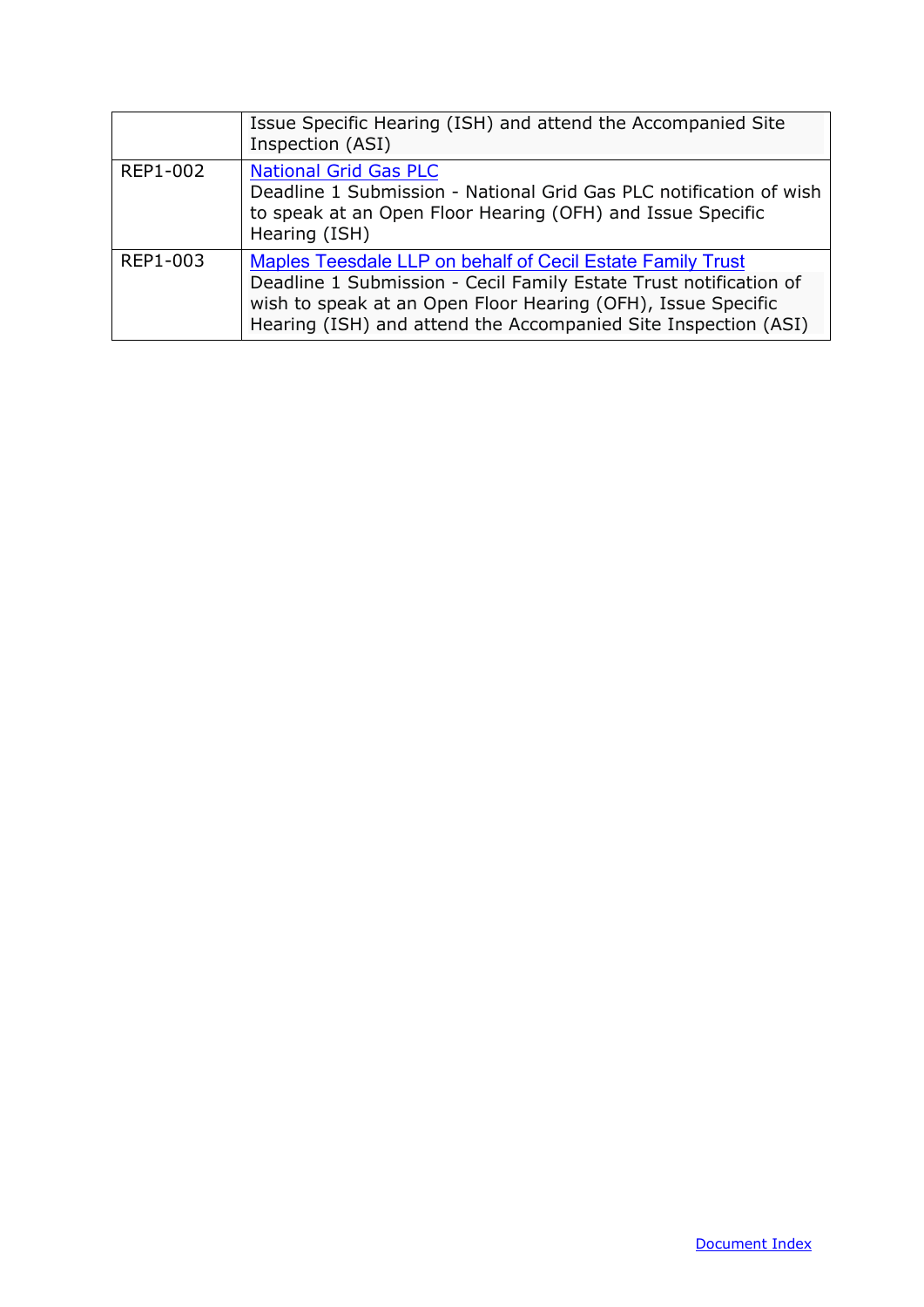## **Deadline 2 – 4 March 2022**

Deadline for receipt by the ExA of:

| Comm<br>$\bullet$<br>ents<br>on<br>Releva<br>nt<br>Repre<br>sentati<br>ons<br>(RRs)<br>Writte<br>$\bullet$<br>n<br>Repre<br>sentati<br>ons<br>(WRs)<br>Summ<br>aries<br>of<br><b>WRs</b><br>excee<br>ding<br>1500<br>words<br>Respo<br>$\bullet$<br>nses<br>to<br>ExQ1<br>Local<br>$\bullet$<br>Impac<br>t<br>Report<br>$\sf S$<br>(LIRS)<br><b>State</b><br>$\bullet$<br>ments<br>of<br>Comm<br>on<br>Groun<br>d<br>(SoCG<br>reques<br>ted by<br><b>ExA</b> | Comments on updated application documents<br>$\bullet$<br>A revised Guide to the Application<br>$\bullet$<br>Applicant's draft itinerary for the ASI<br>$\bullet$<br>• Comments on any additional information/submissions<br>received by Deadline 1<br>Any further information requested by the ExA<br>$\bullet$ |
|--------------------------------------------------------------------------------------------------------------------------------------------------------------------------------------------------------------------------------------------------------------------------------------------------------------------------------------------------------------------------------------------------------------------------------------------------------------|------------------------------------------------------------------------------------------------------------------------------------------------------------------------------------------------------------------------------------------------------------------------------------------------------------------|
| REP2-001                                                                                                                                                                                                                                                                                                                                                                                                                                                     | <b>Augean South Limited</b><br>Deadline 2 Submission - Cover Letter                                                                                                                                                                                                                                              |
|                                                                                                                                                                                                                                                                                                                                                                                                                                                              |                                                                                                                                                                                                                                                                                                                  |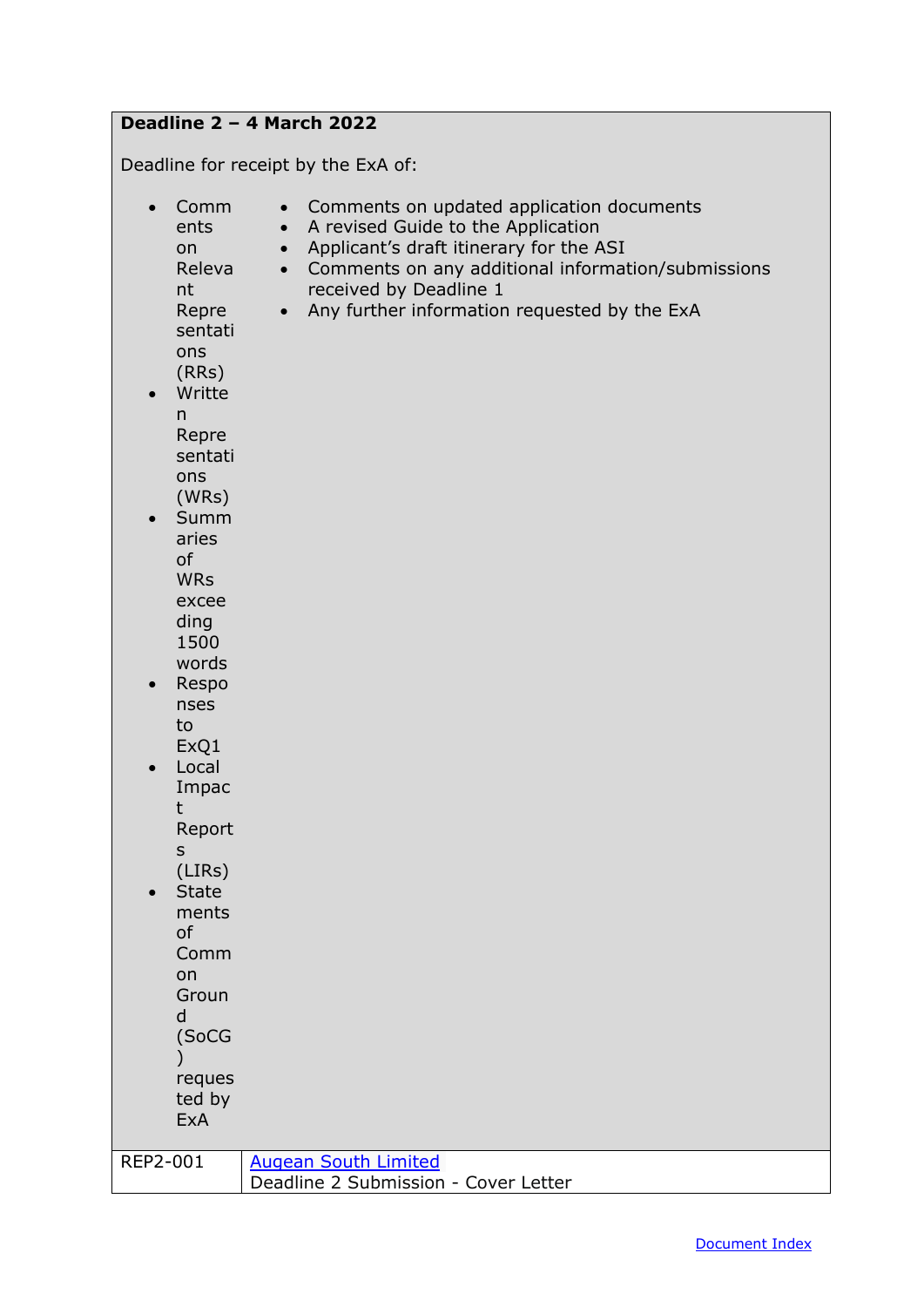| REP2-002        | <b>Augean South Limited</b><br>Deadline 2 Submission - 1.4 Guide to the Application V2.pdf                                                                                          |
|-----------------|-------------------------------------------------------------------------------------------------------------------------------------------------------------------------------------|
| REP2-003        | <b>Augean South Limited</b><br>Deadline 2 Submission - 6.4 Updated Draft ENRMF S106<br>Agreement (Clean)                                                                            |
| REP2-004        | <b>Augean South Limited</b><br>Deadline 2 Submission - 6.4 Updated Draft ENRMF S106<br>Agreement (Tracked)                                                                          |
| REP2-005        | <b>Augean South Limited</b><br>Deadline 2 Submission - 9.1 Comments on the Relevant<br>Representations                                                                              |
| <b>REP2-006</b> | <b>Augean South Limited</b><br>Deadline 2 Submission - 9.2 Responses to the Examining<br>Authority's Written Questions (ExQ1)                                                       |
| REP2-007        | <b>Augean South Limited</b><br>Deadline 2 Submission - 9.2.1.1.1 EPL AR Landfill permit variation<br>application: Application Report                                                |
| <b>REP2-008</b> | <b>Augean South Limited</b><br>Deadline 2 Submission - 9.2.1.1.1 EPL ESID Landfill permit<br>variation application: Environmental Setting and Installation<br>Design Report         |
| REP2-009        | <b>Augean South Limited</b><br>Deadline 2 Submission - 9.2.1.1.1 EPL HRA Landfill permit<br>variation application: Hydrogeological Risk Assessment                                  |
| REP2-010        | <b>Augean South Limited</b><br>Deadline 2 Submission - 9.2.1.1.1 EPL SRA Landfill permit<br>variation application: Stability Risk Assessment                                        |
| REP2-011        | <b>Augean South Limited</b><br>Deadline 2 Submission - 9.2.1.1.1 EPTA Environmental Permit<br>variation application for the waste treatment and recovery facility<br>dated May 2021 |
| REP2-012        | <b>Augean South Limited</b><br>Deadline 2 Submission - 9.2.1.1.1A Landfill Environmental Permit<br>dated 5 October 2015                                                             |
| REP2-013        | <b>Augean South Limited</b><br>Deadline 2 Submission - 9.2.1.1.1B1 Waste Treatment<br>Environmental Permit dated 30 June 2015                                                       |
| REP2-014        | <b>Augean South Limited</b><br>Deadline 2 Submission - 9.2.1.1.1B2 Waste Treatment<br>Environmental Permit dated 18 February 2021                                                   |
| REP2-015        | <b>Augean South Limited</b><br>Deadline 2 Submission - 9.2.1.1.1C LLW Environmental Permit<br>dated 26 February 2016                                                                |
| REP2-016        | <b>Augean South Limited</b><br>Deadline 2 Submission - 9.2.1.1.1D EPL FV Documents provided<br>to the Planning Inspectorate from the Landfill EP variation<br>application           |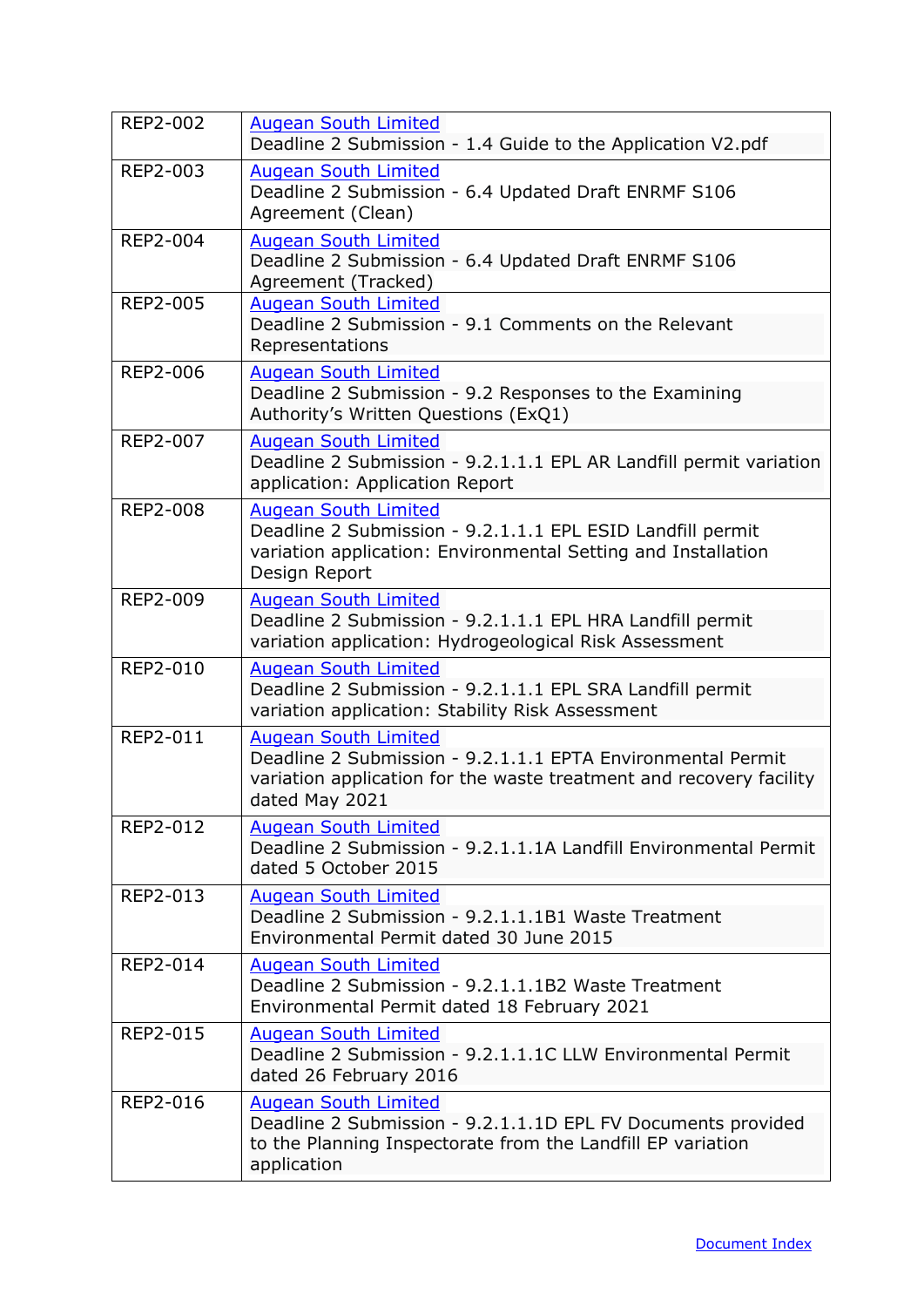<span id="page-19-1"></span><span id="page-19-0"></span>

| REP2-017               | <b>Augean South Limited</b><br>Deadline 2 Submission - 9.2.1.2.1 Response to ExQ1: Q1.2.1(i)<br><b>Residual Effects Table</b>                   |
|------------------------|-------------------------------------------------------------------------------------------------------------------------------------------------|
| <b>REP2-018</b>        | <b>Augean South Limited</b><br>Deadline 2 Submission - 9.2.1.4.2 Option agreement dated 17<br>September 2019                                    |
| REP2-019               | <b>Augean South Limited</b><br>Deadline 2 Submission - 9.2.11.1.3 Letter from the Defence<br>Infrastructure Organisation dated 23 November 2018 |
| <b>REP2-020</b>        | <b>Augean South Limited</b><br>Deadline 2 Submission - 9.2.2.1.1 Updated Table ES22.2 (Clean)                                                   |
| REP2-021               | <b>Augean South Limited</b><br>Deadline 2 Submission - 9.2.2.1.1 Updated Table ES22.2<br>(Tracked)                                              |
| <b>REP2-022</b>        | <b>Augean South Limited</b><br>Deadline 2 Submission - 9.2.2.3.2 EMS Complaints procedure                                                       |
| REP2-023               | <b>Augean South Limited</b><br>Deadline 2 Submission - 9.2.3.4.2 Protected species guidance                                                     |
| REP2-024               | <b>Augean South Limited</b><br>Deadline 2 Submission - 9.2.8.1.1 Clarification of VP9 Location                                                  |
| REP2-025               | <b>Augean South Limited</b><br>Deadline 2 Submission - 9.3 Statement of Commonality                                                             |
| REP2-026               | <b>Augean South Limited</b><br>Deadline 2 Submission - 9.4 Applicants draft Itinerary for the ASI                                               |
| REP2-027               | North Northamptonshire Council<br>Deadline 2 Submission - Local Impact Report (LIR)                                                             |
| <b>REP2-028</b>        | <b>Environment Agency</b><br>Deadline 2 Submission - Responses to the Examining Authority's<br>Written Questions (ExQ1)                         |
| REP2-029               | <b>Anglian Water Services Limited</b><br>Deadline 2 Submission - Responses to ExQ1                                                              |
| REP2-030               | <b>Natural England</b><br>Deadline 2 Submission - Responses to the Examining Authority's<br>Written Questions (ExQ1)                            |
| REP2-031               | <b>National Grid Gas plc</b><br>Deadline 2 Submission - Responses to the Examining Authority's<br>Written Questions (ExQ1)                      |
| REP2-032               | <b>National Grid Gas plc</b><br>Deadline 2 Submission - Written Representations                                                                 |
| REP2-033               | Maples Teesdale LLP on behalf of Cecil Estate Family Trust<br>Deadline 2 Submission - Written Representations                                   |
| <b>Late Submission</b> |                                                                                                                                                 |
| REP2-034               | <b>North Northamptonshire Council</b>                                                                                                           |
|                        | Deadline 2 Submission - Late Submission - Responses to ExQ1 -<br>Accepted at the discretion of the Examining Authority                          |
|                        | <b>Deadline 3 - 16 March 2022</b>                                                                                                               |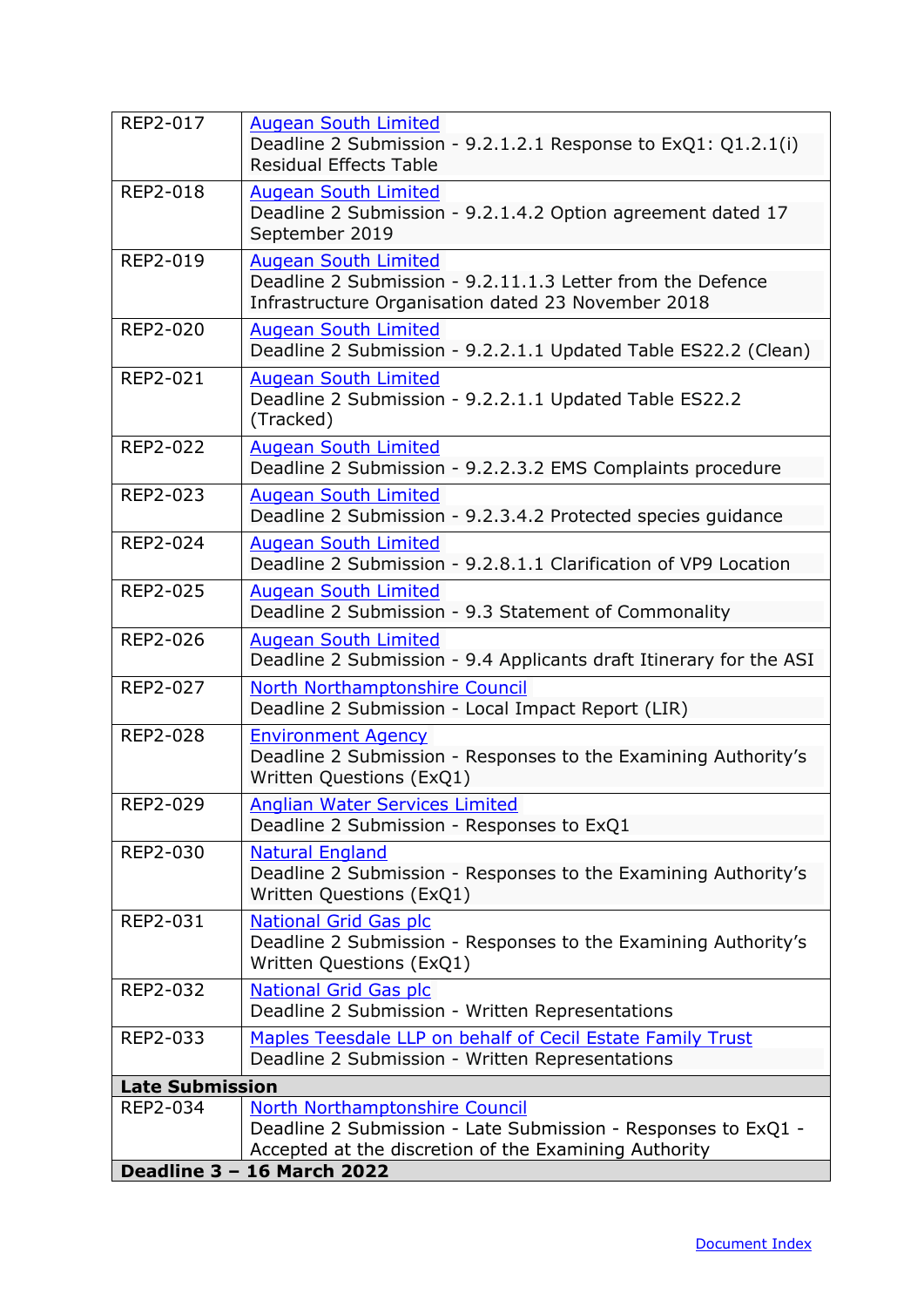| Deadline for receipt by the ExA of:                            |                                                                                                                                                                                                                                                                                                                                                                                                                                                                                                                                                                                                                 |  |
|----------------------------------------------------------------|-----------------------------------------------------------------------------------------------------------------------------------------------------------------------------------------------------------------------------------------------------------------------------------------------------------------------------------------------------------------------------------------------------------------------------------------------------------------------------------------------------------------------------------------------------------------------------------------------------------------|--|
| $\bullet$<br>$\bullet$<br>$\bullet$<br>$\bullet$<br>Deadline 2 | Comments on WRs<br>Responses to comments on RRs<br>Comments on any LIRs<br>Comments on responses to ExQ1<br>Comments on any revised draft DCO from the Applicant, if submitted<br>Progressed SOCG and Statement of Commonality<br>An updated version of the draft Development Consent Order (dDCO) in<br>clean, tracked and word versions<br>Schedule of Changes to the dDCO<br>Comments on the second itinerary for the ASI<br>An updated Guide to the Application<br>Any further information requested by the ExA under Rule 17 of the EPR<br>Comments on any additional information/ submissions received by |  |
| REP3-001                                                       | <b>Augean South Limited</b><br>Deadline 3 Submission - Cover Letter                                                                                                                                                                                                                                                                                                                                                                                                                                                                                                                                             |  |
| REP3-002                                                       | <b>Augean South Limited</b><br>Deadline 3 Submission - 1.4 Guide to the Application                                                                                                                                                                                                                                                                                                                                                                                                                                                                                                                             |  |
| REP3-003                                                       | <b>Augean South Limited</b><br>Deadline 3 Submission - 3.1 Draft Development Consent Order<br>(Clean) V1                                                                                                                                                                                                                                                                                                                                                                                                                                                                                                        |  |
| REP3-004                                                       | <b>Augean South Limited</b><br>Deadline 3 Submission - 3.1 Draft Development Consent Order<br>(Tracked) V1                                                                                                                                                                                                                                                                                                                                                                                                                                                                                                      |  |
| <b>REP3-005</b>                                                | <b>Augean South Limited</b><br>Deadline 3 Submission - 3.2 Draft DCO Validation Report V1                                                                                                                                                                                                                                                                                                                                                                                                                                                                                                                       |  |
| REP3-006                                                       | <b>Augean South Limited</b><br>Deadline 3 Submission - 3.3 Explanatory Memorandum (Clean)<br>V <sub>1</sub>                                                                                                                                                                                                                                                                                                                                                                                                                                                                                                     |  |
| REP3-007                                                       | <b>Augean South Limited</b><br>Deadline 3 Submission - 3.3 Explanatory Memorandum (Tracked)<br>V <sub>1</sub>                                                                                                                                                                                                                                                                                                                                                                                                                                                                                                   |  |
| REP3-008                                                       | <b>Augean South Limited</b><br>Deadline 3 Submission - 3.5 Schedule of Changes to the<br>submission version of the dDCO                                                                                                                                                                                                                                                                                                                                                                                                                                                                                         |  |
| REP3-009                                                       | <b>Augean South Limited</b><br>Deadline 3 Submission - 9.3 Statement of Commonality V1                                                                                                                                                                                                                                                                                                                                                                                                                                                                                                                          |  |
| REP3-010                                                       | <b>Augean South Limited</b><br>Deadline 3 Submission - 10.2 Applicant's Response to the<br>Deadline 2 Submissions                                                                                                                                                                                                                                                                                                                                                                                                                                                                                               |  |
| REP3-011                                                       | <b>Augean South Limited</b><br>Deadline 3 Submission - 10.3 Proposed Route for the<br>Accompanied Site Inspection (ASI)                                                                                                                                                                                                                                                                                                                                                                                                                                                                                         |  |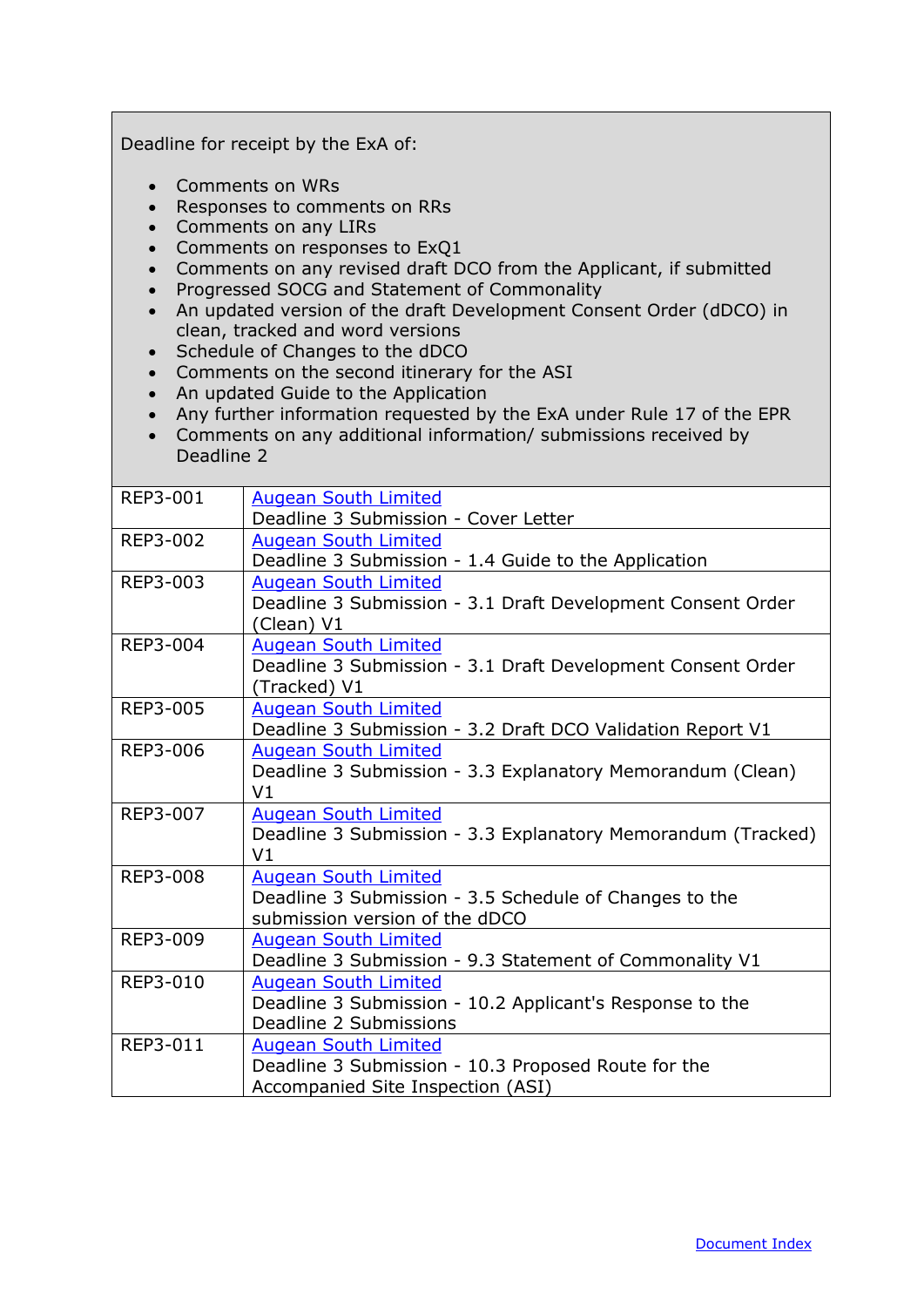<span id="page-21-0"></span>

| <b>Deadline 4</b>                                                                                    |                                                                                                                                                                                                                                                                                                                                                                                                                                                                                                                                                                                                                                                |
|------------------------------------------------------------------------------------------------------|------------------------------------------------------------------------------------------------------------------------------------------------------------------------------------------------------------------------------------------------------------------------------------------------------------------------------------------------------------------------------------------------------------------------------------------------------------------------------------------------------------------------------------------------------------------------------------------------------------------------------------------------|
|                                                                                                      | Deadline for receipt by the ExA of:                                                                                                                                                                                                                                                                                                                                                                                                                                                                                                                                                                                                            |
|                                                                                                      |                                                                                                                                                                                                                                                                                                                                                                                                                                                                                                                                                                                                                                                |
| $\bullet$<br>$\bullet$<br>$\bullet$<br>$\bullet$<br>$\bullet$<br>$\bullet$<br>$\bullet$<br>$\bullet$ | Written summaries of oral contributions at hearings<br>Post-hearing submissions requested by the ExA<br>Responses to comments on WRs<br>Responses to comments on LIRs<br>A revised dDCO from the Applicant in clean, tracked and word<br>versions<br>An updated Schedule of Changes to the Ddco<br>An updated Guide to the Application<br>Comments on any other information submitted at Deadline 3<br>Progressed SOCG and updated Statement of Commonality (if<br>required)<br>Any other information requested by the ExA under Rule 17 of the<br><b>EPR</b><br>Comments on any additional information/ submissions received by<br>Deadline 3 |
| <b>REP4-001</b>                                                                                      | <b>Augean South Limited</b>                                                                                                                                                                                                                                                                                                                                                                                                                                                                                                                                                                                                                    |
|                                                                                                      | Deadline 4 Submission - Cover letter                                                                                                                                                                                                                                                                                                                                                                                                                                                                                                                                                                                                           |
| REP4-002                                                                                             | <b>Augean South Limited</b><br>Deadline 4 Submission - 1.4 Guide to the Application V4                                                                                                                                                                                                                                                                                                                                                                                                                                                                                                                                                         |
| REP4-003                                                                                             | <b>Augean South Limited</b><br>Deadline 4 Submission - Option Agreement for the Proposed<br><b>Western Extension Land</b>                                                                                                                                                                                                                                                                                                                                                                                                                                                                                                                      |
| REP4-004                                                                                             | <b>Augean South Limited</b><br>Deadline 4 Submission - 3.1 Draft Development Consent Order<br>(Tracked) V2                                                                                                                                                                                                                                                                                                                                                                                                                                                                                                                                     |
| REP4-005                                                                                             | <b>Augean South Limited</b><br>Deadline 4 Submission - 3.1 Draft Development Consent Order<br>(Clean) V2                                                                                                                                                                                                                                                                                                                                                                                                                                                                                                                                       |
| REP4-006                                                                                             | <b>Augean South Limited</b><br>Deadline 4 Submission - Supporting documentation for ISH1 and<br>ISH <sub>2</sub>                                                                                                                                                                                                                                                                                                                                                                                                                                                                                                                               |
| REP4-007                                                                                             | <b>Augean South Limited</b><br>Deadline 4 Submission - Written summaries of oral contributions<br>at ISH1 and ISH2                                                                                                                                                                                                                                                                                                                                                                                                                                                                                                                             |
| <b>REP4-008</b>                                                                                      | <b>Augean South Limited</b><br>Deadline 4 Submission - 3.2 Draft DCO Validation Report V2                                                                                                                                                                                                                                                                                                                                                                                                                                                                                                                                                      |
| REP4-009                                                                                             | <b>Augean South Limited</b><br>Deadline 4 Submission - 9.3 Statement of Commonality V2                                                                                                                                                                                                                                                                                                                                                                                                                                                                                                                                                         |
|                                                                                                      |                                                                                                                                                                                                                                                                                                                                                                                                                                                                                                                                                                                                                                                |
| REP4-010                                                                                             | <b>Augean South Limited</b><br>Deadline 4 Submission - Augean Corporate Social Responsibility<br>report for 2020                                                                                                                                                                                                                                                                                                                                                                                                                                                                                                                               |
| REP4-011                                                                                             | <b>Augean South Limited</b>                                                                                                                                                                                                                                                                                                                                                                                                                                                                                                                                                                                                                    |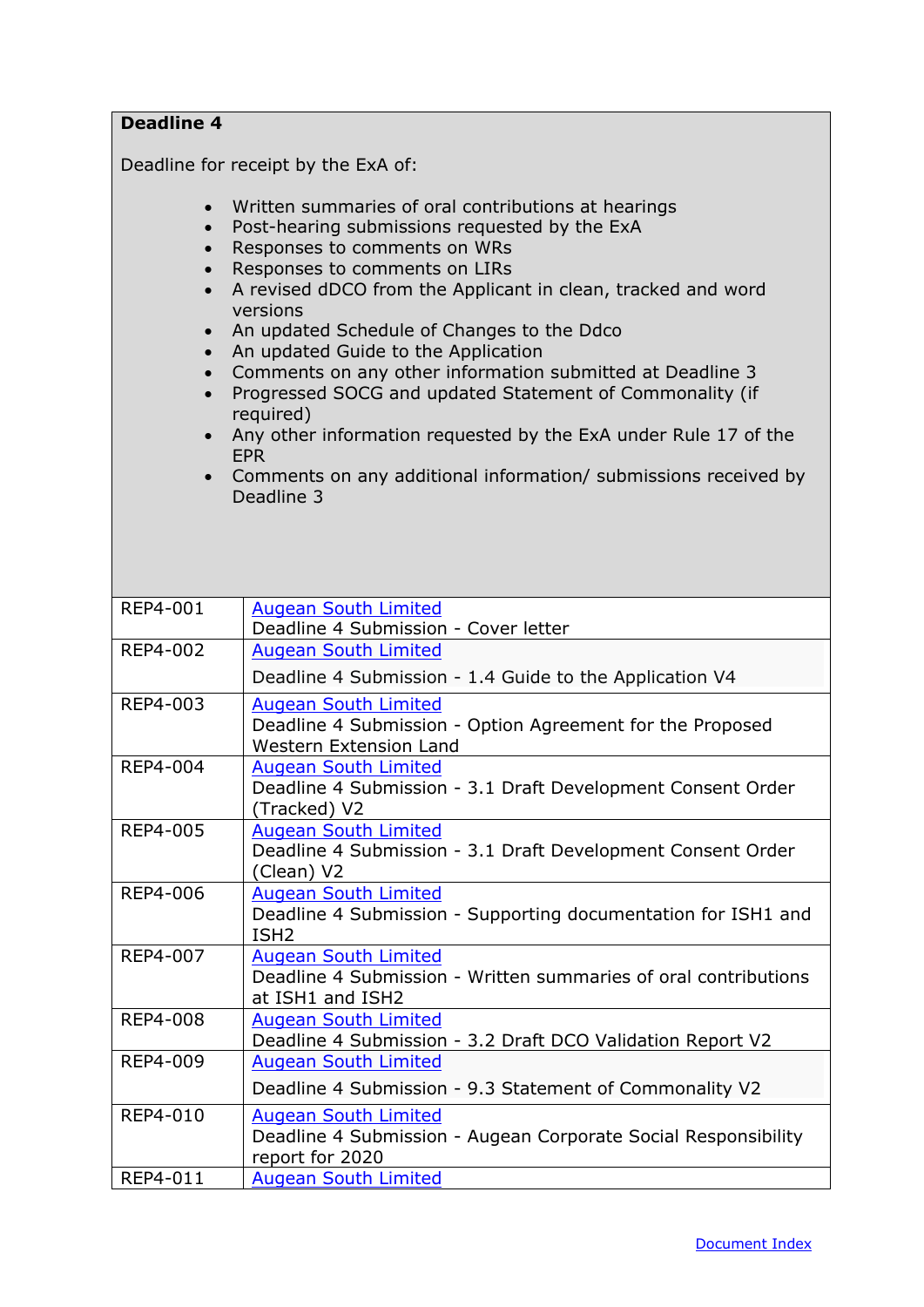<span id="page-22-0"></span>

|                                                                             | Deadline 4 Submission - An updated Schedule of Changes to the<br>dDCO                               |
|-----------------------------------------------------------------------------|-----------------------------------------------------------------------------------------------------|
| REP4-012                                                                    | North Northamptonshire Council                                                                      |
|                                                                             | Deadline 4 Submission - Written summaries of oral contributions                                     |
|                                                                             | at hearings                                                                                         |
| REP4-013                                                                    | <b>Anglian Water Services Limited</b>                                                               |
| REP4-014                                                                    | Deadline 4 Submission - Chief Engineer's Proof of Evidence<br><b>Anglian Water Services Limited</b> |
|                                                                             | Deadline 4 Submission - Written summaries of oral contributions                                     |
|                                                                             | at hearings                                                                                         |
| REP4-015                                                                    | <b>Environment Agency</b>                                                                           |
|                                                                             | Deadline 4 Submission - Written summaries of oral contributions                                     |
|                                                                             | at hearings                                                                                         |
| REP4-016                                                                    | <b>Natural England</b>                                                                              |
|                                                                             | Deadline 4 Submission - Written summaries of oral contributions                                     |
|                                                                             | at hearings                                                                                         |
| <b>Deadline 5</b>                                                           |                                                                                                     |
| Deadline for receipt of:                                                    |                                                                                                     |
|                                                                             |                                                                                                     |
| $\bullet$                                                                   | Responses to ExQ2                                                                                   |
| $\bullet$                                                                   | Comments on any revised Ddco                                                                        |
| $\bullet$                                                                   | Progressed SOCG and updated Statement of Commonality of SOCG, if                                    |
| required                                                                    |                                                                                                     |
| $\bullet$                                                                   | An updated Guide to the Application                                                                 |
| Any update to the Book of Reference to reflect changes to land interests in |                                                                                                     |
|                                                                             |                                                                                                     |
| the Order land                                                              |                                                                                                     |
|                                                                             | Any other information requested by the ExA for submission at Deadline 5                             |
|                                                                             | Any further information requested by the ExA under Rule 17 of the EPR                               |
| $\bullet$                                                                   | Comments on any additional information/ submissions received by                                     |
| Deadline 4                                                                  |                                                                                                     |
| REP5-001                                                                    | <b>Augean South Limited</b>                                                                         |
|                                                                             | Deadline 5 Submission - Cover letter                                                                |
| REP5-002                                                                    | <b>Augean South Limited</b>                                                                         |
|                                                                             | Deadline 5 Submission - 1.4 Guide to the Application                                                |
| REP5-003                                                                    | <b>Augean South Limited</b>                                                                         |
|                                                                             | Deadline 5 Submission - 9.3 Statement of Commonality V3                                             |
| REP5-004                                                                    | <b>Augean South Limited</b>                                                                         |
|                                                                             | Deadline 5 Submission - 12.2 Responses to the Examining                                             |
|                                                                             | Authority's Further Written Questions (ExQ2)                                                        |
| REP5-005                                                                    | <b>Augean South Limited</b>                                                                         |
|                                                                             | Deadline 5 Submission - The Applicant's comments on the written                                     |
| <b>REP5-006</b>                                                             | summaries of oral contributions at the Hearings                                                     |
|                                                                             | <b>Augean South Limited</b><br>Deadline 5 Submission - Anglian Water's Cross Sector                 |
|                                                                             | <b>Infrastructure Access Statement</b>                                                              |
| REP5-007                                                                    | <b>Augean South Limited</b>                                                                         |
|                                                                             | Deadline 5 Submission - Correspondence with Anglian Water                                           |
| <b>REP5-008</b>                                                             | since 5 April 2022<br><b>Augean South Limited</b>                                                   |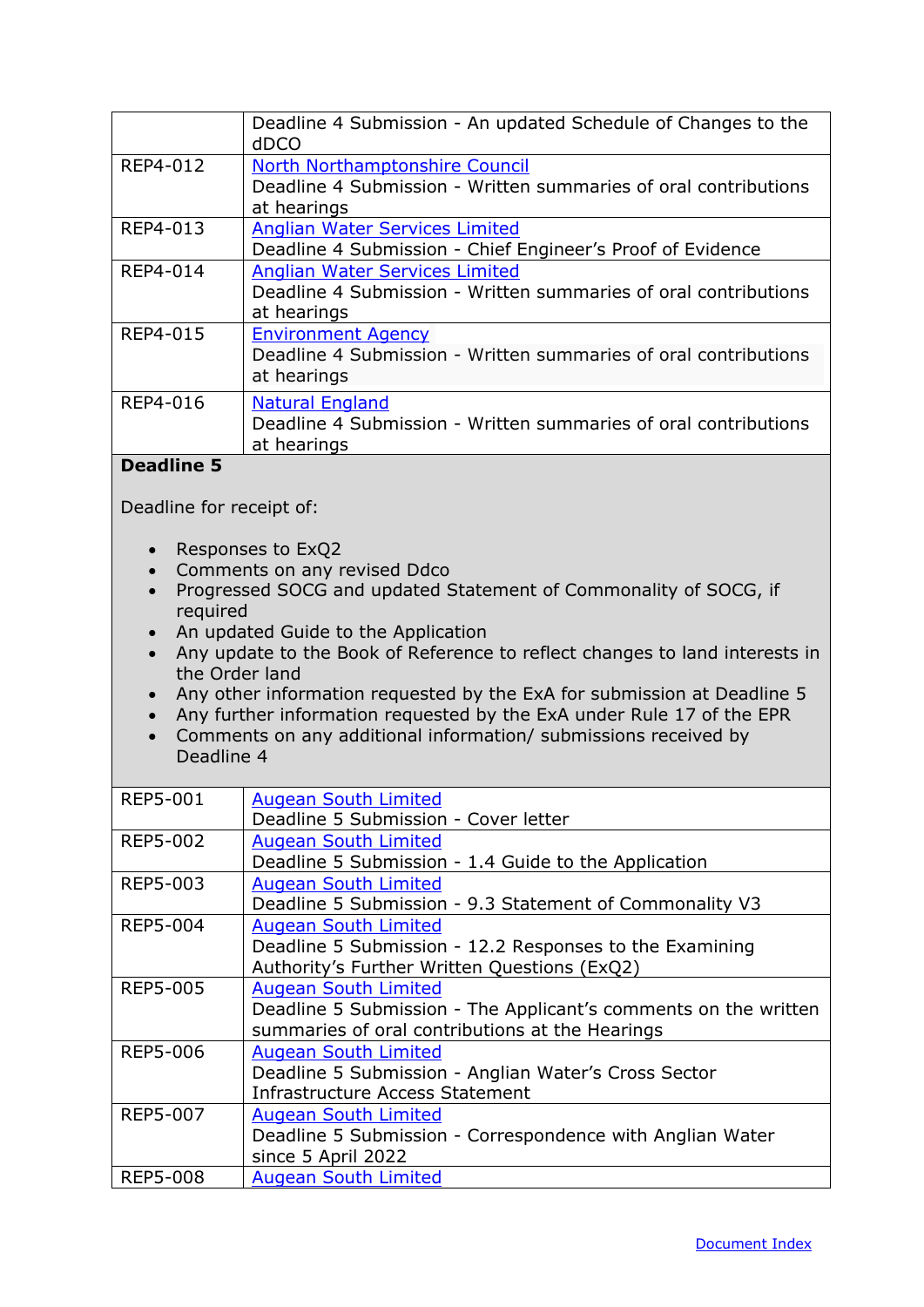|                 | Deadline 5 Submission - Comments on the proof of evidence by<br>the chief engineer at Anglian Water (REP4-013) |
|-----------------|----------------------------------------------------------------------------------------------------------------|
| REP5-009        | North Northamptonshire Council                                                                                 |
|                 | Deadline 5 Submission - Responses to ExQ2                                                                      |
| REP5-010        | <b>National Grid Gas plc</b>                                                                                   |
|                 | Deadline 5 Submission - Responses to ExQ2                                                                      |
| REP5-011        | <b>Anglian Water Services Limited</b>                                                                          |
|                 | Deadline 5 Submission - Responses to ExQ2                                                                      |
| <b>REP5-012</b> | <b>Natural England</b>                                                                                         |
|                 | Deadline 5 Submission - Responses to ExQ2                                                                      |
| REP5-013        | Maples Teesdale LLP on behalf of Cecil Estate Family Trust                                                     |
|                 | Deadline 5 Submission - Responses to ExQ2                                                                      |
| REP5-014        | <b>Environment Agency</b>                                                                                      |
|                 | Deadline 5 Submission - Responses to ExQ2                                                                      |

#### **Deadline 5a**

<span id="page-23-0"></span>Deadline for receipt by the ExA of:

• Further Information requested in the letter of 5 May 2022

| REP5a-001 | <b>Augean South Limited</b><br>Deadline 5a Submission - Further Information requested in the<br>letter of 5 May 2022 |
|-----------|----------------------------------------------------------------------------------------------------------------------|
| REP5a-002 | <b>Natural England</b><br>Deadline 5a Submission - Late response accepted at the<br>discretion of the ExA            |

#### <span id="page-23-1"></span>**Deadline 6**

Deadline for receipt by the ExA of:

- Written summaries of oral contributions at hearings (if required)
- Post-hearing submissions requested by the ExA(if required)
- Progressed SoCG and Statement of Commonality (if required)
- Comments on responses to ExQ2
- Applicant's updated dDCO in clean, tracked and word versions
- An updated Schedule of Changes to the dDCO
- An updated Guide to the Application
- Any other information requested by the ExA for this deadline
- Any further information requested by the ExA under Rule 17 of the EPR
- Comments on any additional information/ submissions received by Deadline 5

| REP6-001 | <b>Augean South Limited</b>                                    |
|----------|----------------------------------------------------------------|
|          | Deadline 6 Submission - Cover Letter                           |
| REP6-002 | <b>Augean South Limited</b>                                    |
|          | Deadline 6 Submission - An updated Guide to the Application V7 |
| REP6-003 | <b>Augean South Limited</b>                                    |
|          | Deadline 6 Submission - Updated draft Development Consent      |
|          | Order (Clean)                                                  |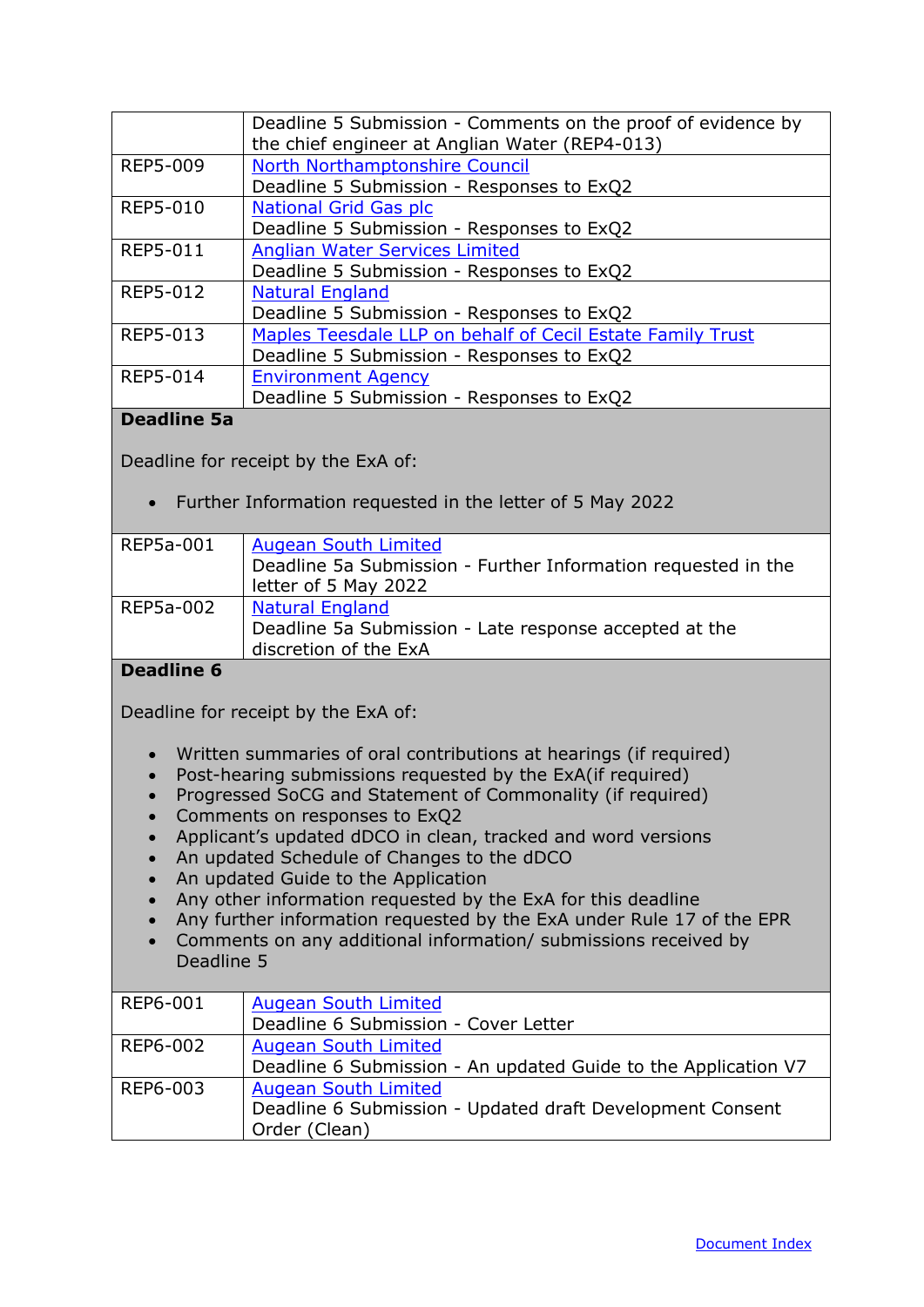| REP6-004        | <b>Augean South Limited</b>                                               |
|-----------------|---------------------------------------------------------------------------|
|                 | Deadline 6 Submission - Development Consent Order Validation              |
|                 | Report                                                                    |
| REP6-005        | <b>Augean South Limited</b>                                               |
|                 | Deadline 6 Submission - Explanatory Memorandum V3 (Clean)                 |
| <b>REP6-006</b> | <b>Augean South Limited</b>                                               |
|                 | Deadline 6 Submission - An updated Schedule of Changes to the             |
|                 | draft Development Consent Order                                           |
| REP6-007        | <b>Augean South Limited</b>                                               |
|                 | Deadline 6 Submission - Final Agreed Section 106 Agreement                |
|                 | Relating to Land at the East Northants Resource Management                |
|                 | Facility, Stamford Road, Northamptonshire                                 |
| REP6-008        | <b>Augean South Limited</b>                                               |
|                 | Deadline 6 Submission - Development Consent Order                         |
|                 | <b>Environmental Commitments</b>                                          |
| REP6-009        | <b>Augean South Limited</b>                                               |
|                 | Deadline 6 Submission - Progressed Statement of Common                    |
| REP6-010        | Ground and Statement of Commonality<br><b>Augean South Limited</b>        |
|                 | Deadline 6 Submission - Written Summary of the Applicant's Oral           |
|                 | Case at Issue Specific Hearing 3                                          |
| REP6-011        | <b>Augean South Limited</b>                                               |
|                 | Deadline 6 Submission - Comments on the other Parties EXQ2                |
|                 | Responses                                                                 |
| REP6-012        | <b>Augean South Limited</b>                                               |
|                 | Deadline 6 Submission - Explanatory Memorandum (track                     |
|                 | changed version)                                                          |
| REP6-013        | <b>Augean South Limited</b>                                               |
|                 | Deadline 6 Submission - Applicant's updated draft Development             |
|                 | Consent Order (track changed version)                                     |
| REP6-014        | <b>Augean South Limited</b>                                               |
|                 | Deadline 6 Submission - Final Agreed Section 106 (track changed           |
|                 | version)                                                                  |
| REP6-015        | <b>Augean South Limited</b>                                               |
|                 | Deadline 6 Submission - Natural England Letter of No                      |
|                 | Impediment                                                                |
| REP6-016        | <b>Augean South Limited</b>                                               |
|                 | Deadline 6 Submission - 15.2.6.1 Correspondence with Anglian              |
| REP6-017        | Water between 11 May 2022 and 21 June 2022<br><b>Augean South Limited</b> |
|                 | Deadline 6 Submission - 15.2.6.2 Applicant's Response to the              |
|                 | Anglian Water information provided on 16 and 21 June 2022                 |
| REP6-018        | <b>Augean South Limited</b>                                               |
|                 | Deadline 6 Submission - 15.2.4.2 The Applicant's Mark up of the           |
|                 | Bespoke Protective Provisions provided by Anglian Water                   |
| REP6-019        | <b>Anglian Water Services Limited</b>                                     |
|                 | Deadline 6 Submission - Written summary of oral contributions at          |
|                 | hearings and Supporting information for Anglian Water's                   |
|                 | suggested diversion routes                                                |